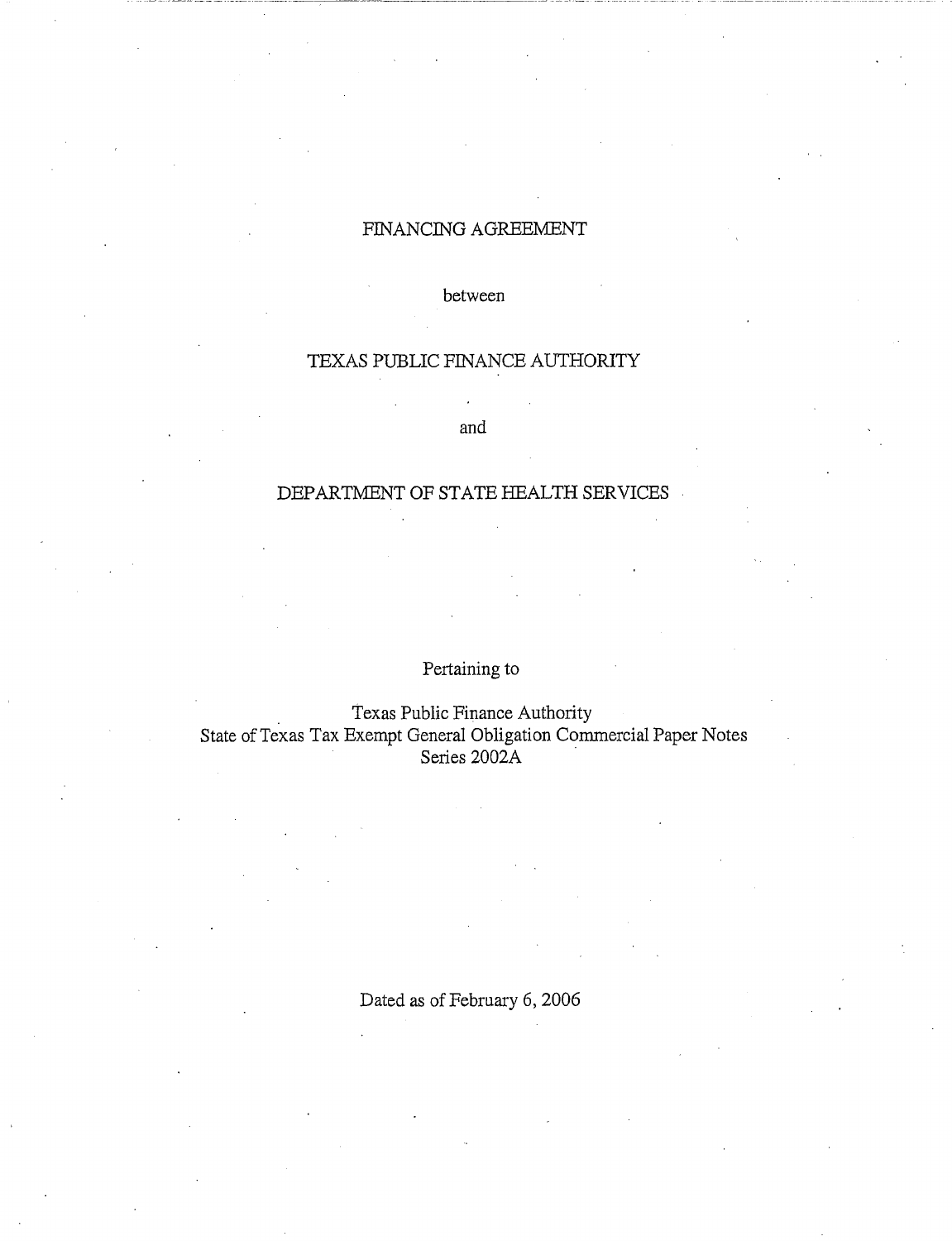# **CONTENTS**

Page Number

| ARTICLE I          | DEFINITIONS AND OTHER PRELIMINARY MATTERS 1 |
|--------------------|---------------------------------------------|
| Section 1.01       |                                             |
| Section 1.02       |                                             |
| Section 1.03       |                                             |
|                    |                                             |
| <b>ARTICLE II</b>  | GENERAL REPRESENTATIONS AND WARRANTIES  4   |
| Section 2.01       |                                             |
| Section 2.02       |                                             |
| <b>ARTICLE III</b> |                                             |
| Section 3.01       |                                             |
| Section 3.02       |                                             |
| Section 3.03       |                                             |
| Section 3.04       | 5                                           |
| Section 3.05       | 6                                           |
| Section 3.06       |                                             |
| Section 3.07       | 6                                           |
| Section 3.08       |                                             |
| Section 3.09       | $\overline{7}$                              |
| Section 3.10       |                                             |
| Section 3.11       |                                             |
| Section 3.12       |                                             |
|                    | <b>Contractor</b>                           |
| <b>ARTICLE IV</b>  |                                             |
| Section 4.01       |                                             |
| Section 4.02       |                                             |
| Section 4.03       |                                             |
| Section 4.04       |                                             |
| Section 4.05       | 10                                          |
| <b>ARTICLE V</b>   |                                             |
| Section 5.01       |                                             |
| Section 5.02       |                                             |
| Section 5.03       |                                             |
| Section 5.04       |                                             |
| Section 5.05       |                                             |
| Section 5.06       |                                             |

 $\mathbf{i}$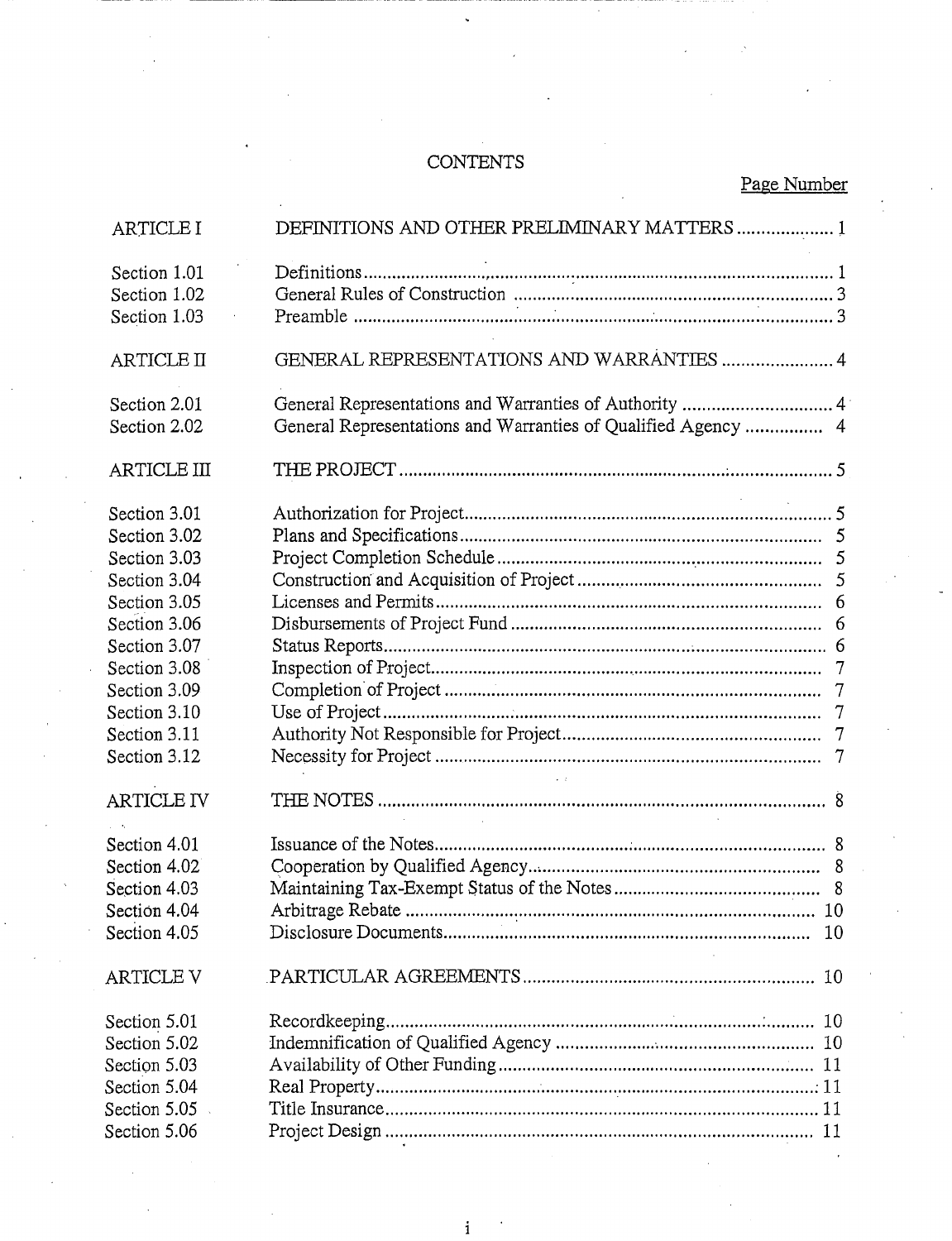| <b>ARTICLE VI</b> |  |
|-------------------|--|
| Section 6.01      |  |
| Section 6.02      |  |
| Section 6.03      |  |
| Section 6.04      |  |
| Section 6.05      |  |
| Section 6.06      |  |
| Section 6.07      |  |
| Section 6.08      |  |

# EXECUTION

Description of the Project Project Completion Schedule Governmental Project Approvals Form of Disbursement Certificate Monthly Status Report Information Form of Project Completion Certificate

ii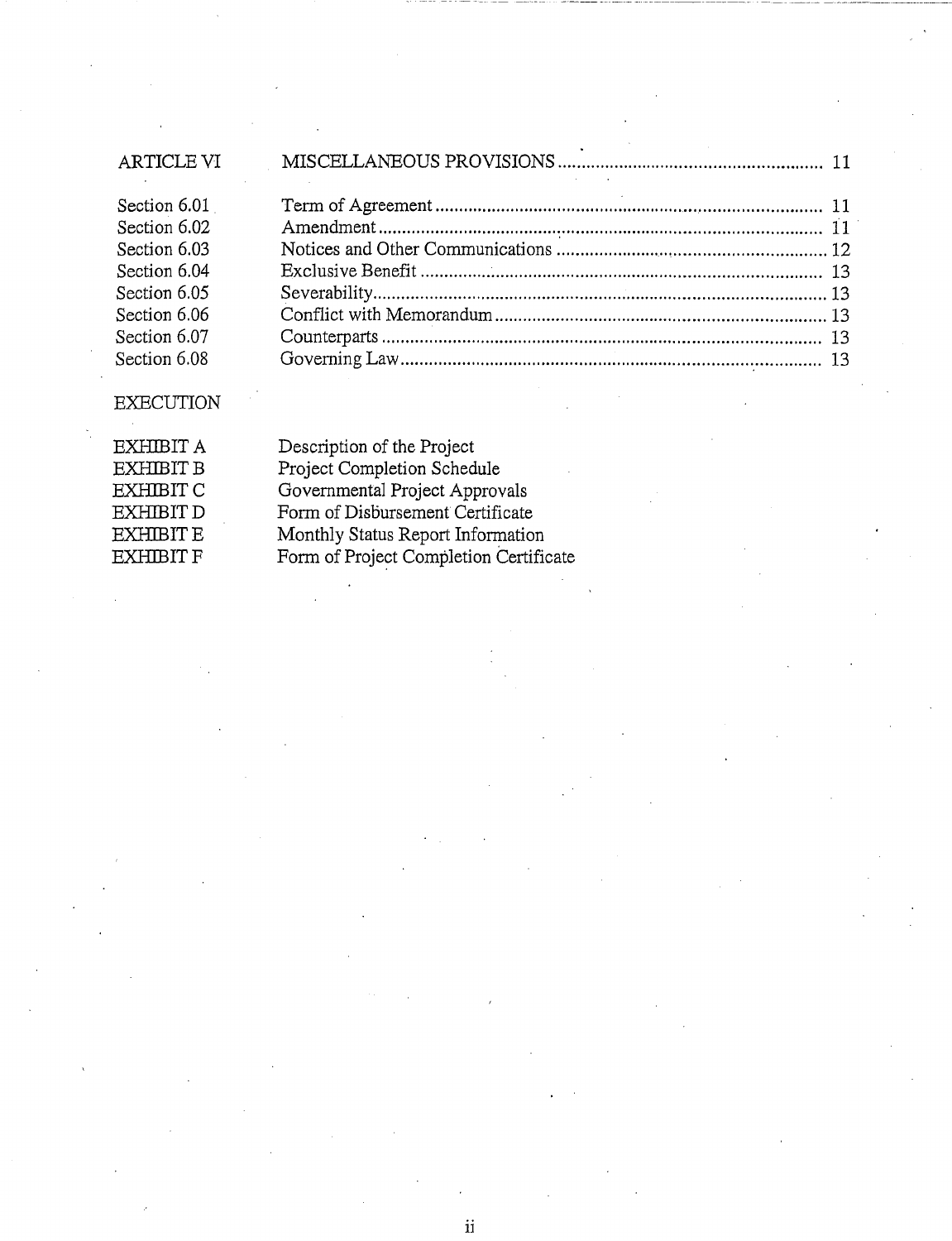## **FINANCING AGREEMENT**

THIS FINANCING AGREEMENT, dated as of February 6, 2006, between the TEXAS PUBLIC FINANCE AUTHORITY (the "Authority") and the DEPARTMENT OF STATE HEALTH SERVICES (the "Qualified Agency");

### **WITNESSETH:**

WHEREAS, the Authority is authorized by law to provide financing of certain facilities for agencies of the State of Texas through the issuance of commercial paper notes;

WHEREAS, one or more projects of the Qualified Agency have been authorized in appropriations by the Legislature of the State of Texas;

WHEREAS, the parties desire to provide for the financing by the Authority of certain facilities for the Qualified Agency;

NOW, THEREFORE, in consideration of the premises the parties hereto agree as follows:

# **ARTICLE I**

#### **DEFINITIONS AND OTHER PRELIMINARY MATTERS**

SECTION 1.01. Definitions.

Except as otherwise provided in this Financing Agreement, the capitalized terms in this Financing Agreement shall have the meanings specified in this section unless the context requires otherwise.

*Agency Act-* Texas Health and Safety Code, Chapter 1001 and other statutes of the State of Texas pursuant to which the Qualified Agency operates.

*Appropriation Act-* SB1, Acts, 79th Legislature, Regular Session, (2005) and any other act of the Legislature appropriating funds for the Project to the Qualified Agency.

*Authority* -the Texas Public Finance Authority or any successor thereto.

*Authority Regulations* - the regulations of the Authority in Part X, Title 34, Texas Administrative Code.

*Authorized Agency Representative* - the chief administrative officer of the Qualified Agency or any member of the staff of the Qualified Agency designated by the chief

 $1<sup>1</sup>$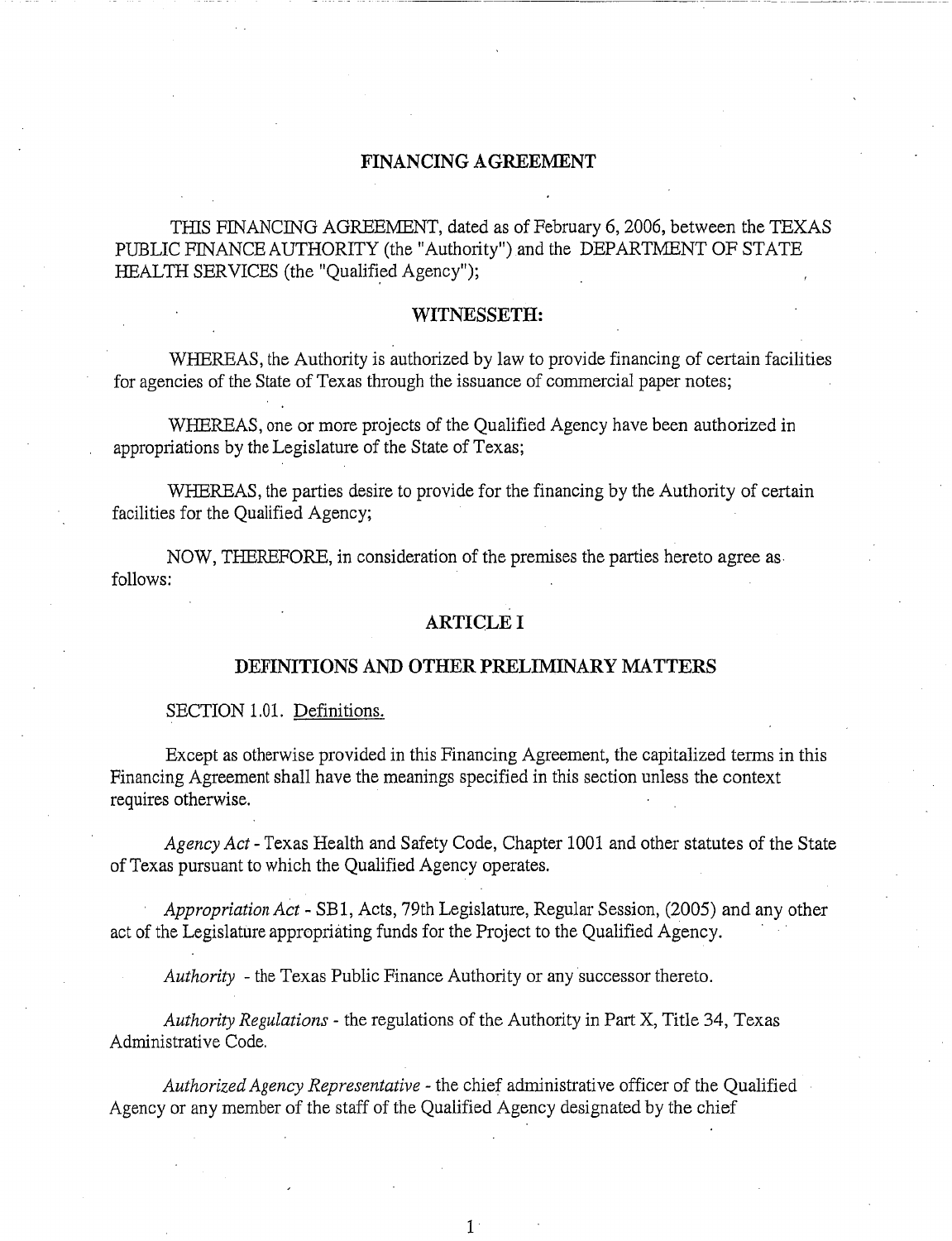administrative officer or by the governing body of the Qualified Agency as an authorized representative.

*Authorizing Law-* collectively, TEX. CONST. art. III, 50-f and Chapter 1232. Texas Government Code, as amended.

*Board-* the board of directors of the Authority.

*Bond Counsel* - any law firm that is engaged by the Authority to render services to the Authority as bond counsel.

*Business Day-* any day that the Authority, the Qualified Agency, and the Comptroller are required by law to be open for business.

*Closing-* with respect to each sale of Notes, the concurrent delivery of such Notes to, or upon the order of, the initial purchaser(s) in exchange for payment therefor.

*Closing Date* - the date of a Closing.

*Code* - the Internal Revenue Code of 19.86, as amended, together with all published regulations promulgated thereunder and revenue rulings with respect thereto by the United States Treasury Department or the Internal Revenue Service.

*Comptroller* -the Comptroller of Public Accounts of the State.

*Costs of Issuance* - the "costs of issuance," if any, as defined in the Authority Regulations, incurred in connection with the issuance of the Notes.

*Disbursement Certificate* - a certificate of the Authorized Agency Representative for the disbursement of funds from the Project Fund, in substantially the form of Exhibit D of this Financing Agreement.

*Disclosure Documents-* collectively, the Offering Memorandum and any amendments  $\blacksquare$  thereto.

*Event of Taxability-* any act or omission that could adversely affect the excludability of the interest on any Note from the gross income of the owner of the Note.

*Executive Director-* the Executive Director of the Authority, or any member of the staff of the Authority authorized by the Board to perform the duties of the Executive Director.

*Facility Contract-* any contract, entered into by the Qualified Agency for the design, engineering, acquisition, construction, equipping, repair, or renovation of any facilities financed for the Qualified Agency in whole or part with proceeds of any Notes issued by the Authority.

*Financing Agreement* - this Financing Agreement, and any amendments hereto.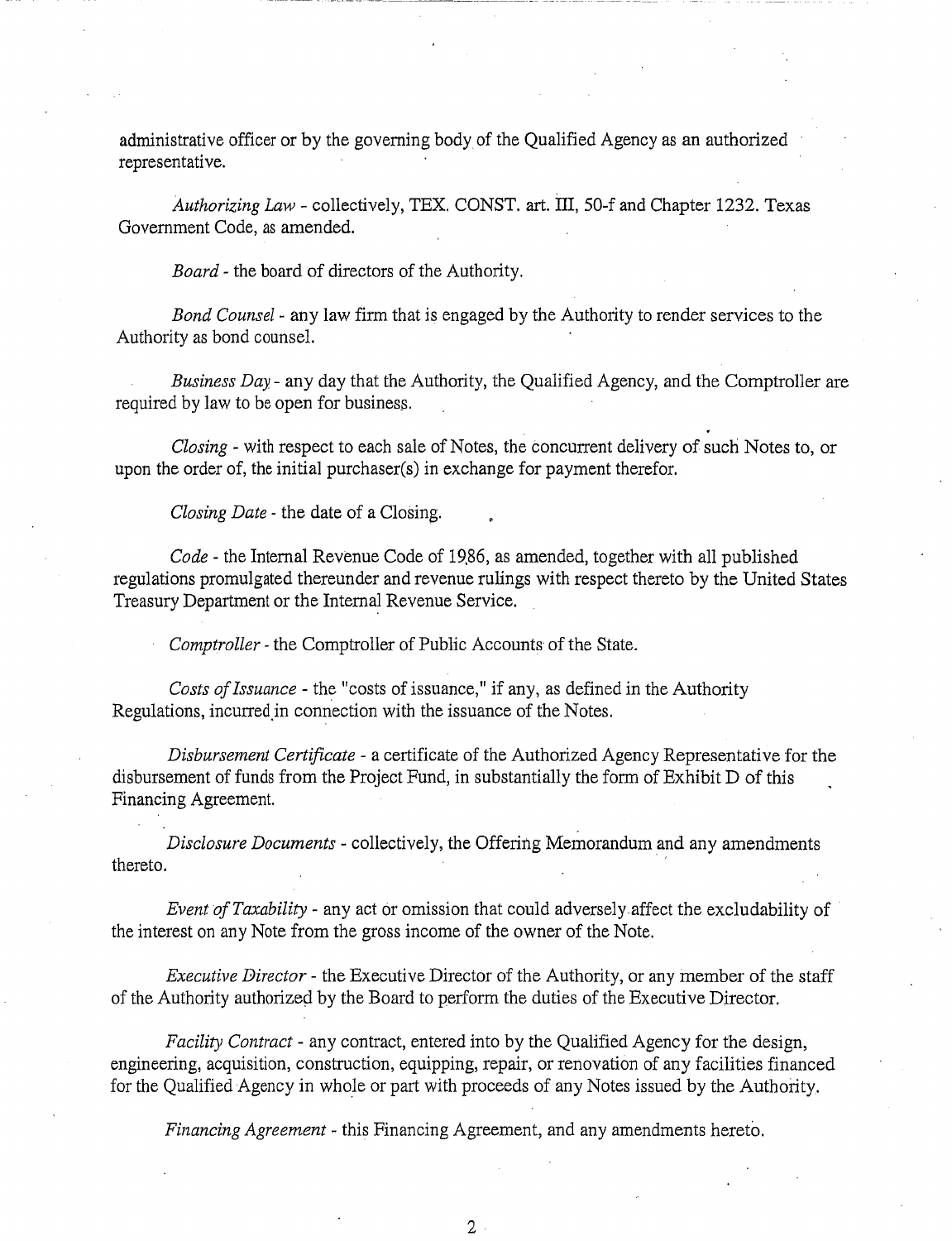*Interest and Sinking Fund* - the fund by that name created pursuant to the Resolution.

*Legislature* -the Legislature of the State.

*·Memorandum* - the Memorandum of Understanding, dated as of February 6, 2006, between the Authority and the Qualified Agency, and any amendments thereto.

*Notes* - any obligations issued by the Authority from time to time to finance or refinance the Project.

*Offering Memorandum* - the final official disclosure document authorized by the Authority to be used in connection with the sale of the Notes.

*Plans and Specifications-* the plans and specifications for the Project Component(s), as amended or supplemented.

*Project-* collectively, the Project Components, as set forth on Exhibit A of this Financing Agreement.

*Project Completion Amount-* the aggregate amount of the cost of all of the Project Components, as set forth in Exhibit A of this Financing Agreement.

*Project Completion Certificate-* a certificate of an Authorized Agency Representative to the effect that the Project has been completed, in substantially the form of Exhibit F of this Financing Agreement.

*Project Completion Date* - the date that the Project is completed, as certified in the Project Completion Certificate.

*Project Completion Schedule* - the schedule projecting the rate of expenditure of proceeds of the Notes for the payment of Project Costs set forth in -Exhibit B of this Financing Agreement.

*Project Component-* each respective item (or. part of an item) in the Appropriation Act that has been approved to be financed with proceeds of the Notes, as described in Exhibit A of this Financing Agreement.

*Project Costs-* any costs associated with the Project that are authorized under the Authorizing Law and Authority Regulations and Chapter 1207, Texas Government Code to be paid with the proceeds of the Notes.

*Project Financing Documents-* collectively, all documents furnished by the Qualified Agency to the Authority in connection with the financing of the Project and issuance of the Notes, including (without limitation) the Memorandum, the Request for Financing, this Financing Agreement, each Disbursement Certificate, and the Project Completion Certificate.

3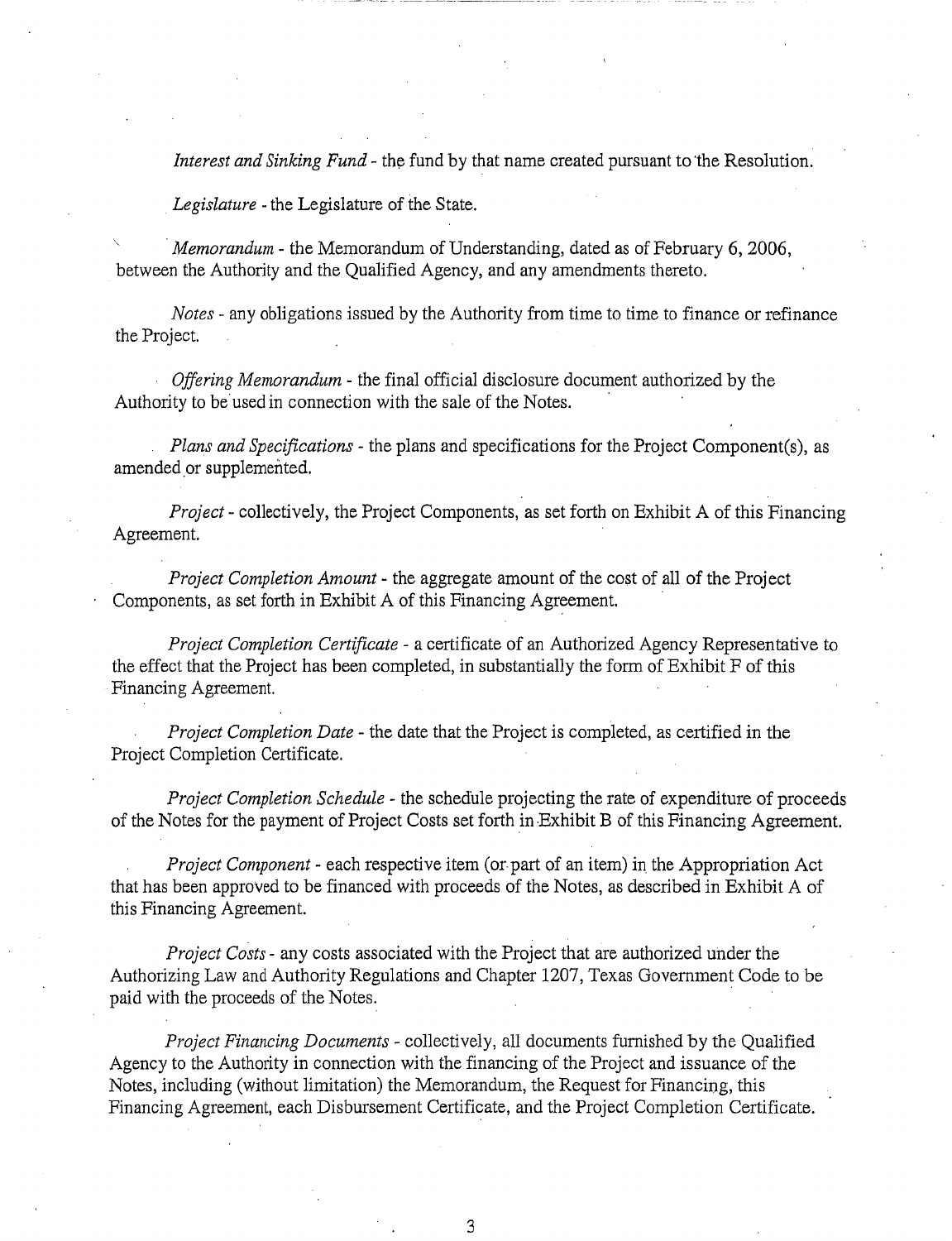*Project Fund-* the fund by that name created pursuant to the Resolution.

*Qualified Agency* - the "Qualified Agency" as defined in the preamble of this Financing Agreement or any successor thereto.

*Request for Financing* - the letter or other communication from the Qualified Agency to the Authority requesting financing for the Project, and any supplements thereto.

*Resolution* - the resolution of the Authority pursuant to which the Notes are authorized to be issued, and any amendments and supplements thereto.

*State* - the State of Texas.

*Comptroller-* the State Comptroller of the State of Texas, or any successor thereto.

SECTION 1.02. General Rules of Construction.

(a) A capitalized term used in this Financing Agreement that is not defined herein and that is defined in the Resolution shall have the meaning assigned to it in the Resolution.

(b) Whenever in this Financing Agreement the context requires:

(1) a reference.to the singular number includes the plural and vice versa; and

(2) a word denoting gender includes the masculine, feminine, and neuter.

(c) The table of contents and the titles given to any article or section of this Financing · Agreement are for convenience only and are not intended to modify the article or section.

SECTION 1.03. Preamble.

The statements and findings in the preamble of this Financing Agreement are hereby adopted and made a part of the Financing Agreement.

## **ARTICLE II**

# **GENERAL REPRESENTATIONS AND WARRANTIES**

#### SECTION 2.01. General Representations and Warranties of Authority.

The Authority represents and warrants as follows:

(1) the Authority is a validly existing agency of the State of Texas authorized to operate under the Texas Public Finance Authority Act;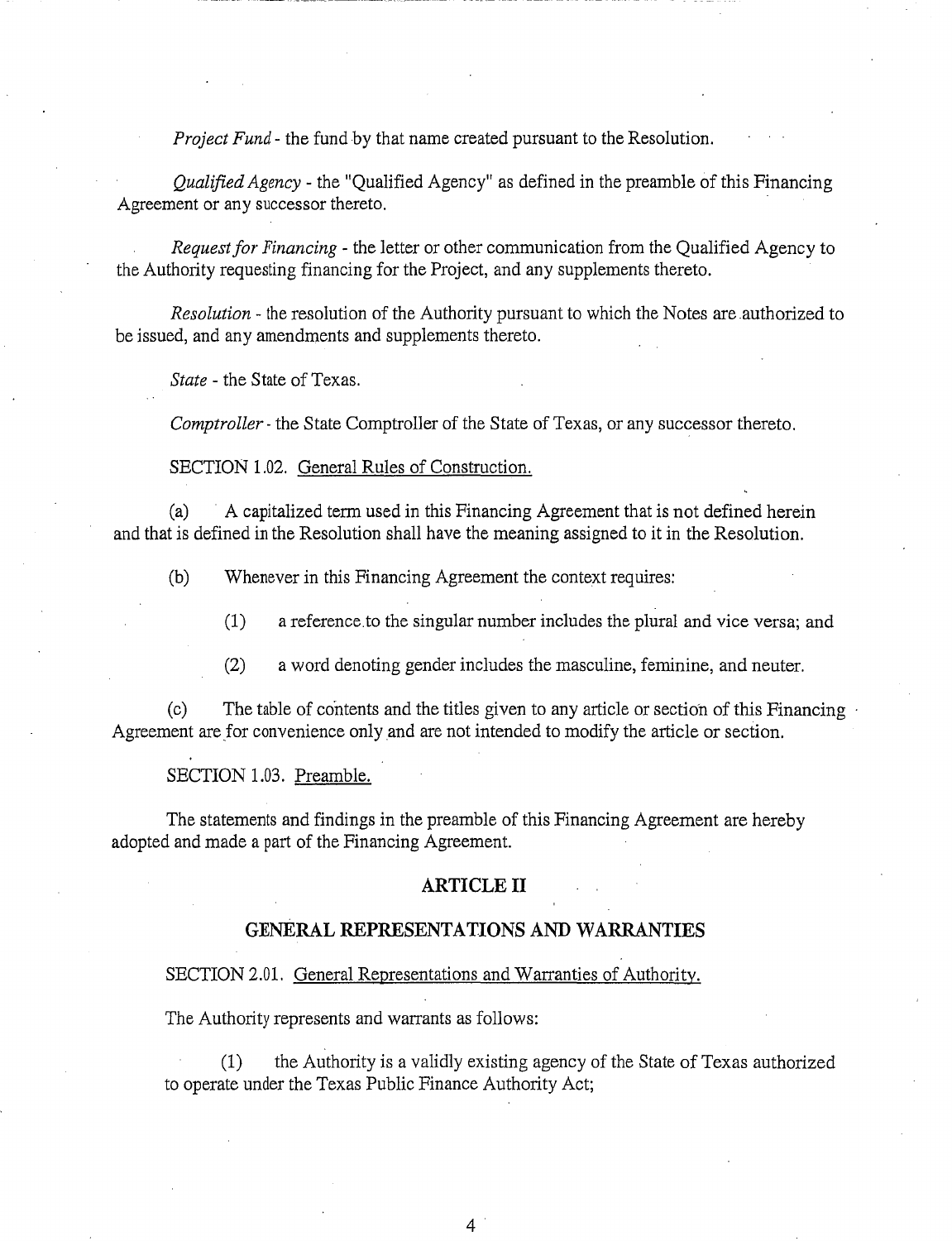(2) the Authority has full power and authority to execute and deliver this Financing Agreement, perform its obligations thereunder, and carry out the transactions contemplated hereby;

. (3) the Authority has duly authorized the execution and delivery of this Financing Agreement and the performance of its obligations thereunder;

 $(4)$  the execution and delivery of this Financing Agreement, the consummation of the transactions contemplated hereby, the performance of its obligations hereunder, and the compliance with the terms hereof by the Authority will not conflict with, or constitute a default under, any law (including administrative rule), judgment, decree, order, permit, license, agreement, mortgage, lease, or other instrument to which the Authority is subject or by which it is bound;

 $(5)$  the Authority has full power and authority to issue the Notes, to cause funds to be made available to finance the Project in accordance with the Resolution and this Financing Agreement and to perform its obligations under the Resolution.

SECTION 2.02. General Representations and Warranties of Qualified Agency.

The Qualified Agency represents and warrants, as follows:

(1) the Qualified Agency is a validly existing agency of the State authorized to operate under the Agency Act;

the Qualified Agency has full power and authority to execute and deliver the Project Financing Documents, perform its obligations thereunder, and carry out the transactions contemplated thereby;

(3) the Qualified Agency has duly authorized the execution and delivery of the Project Financing Documents and the performance of its obligations thereunder;

(4) the execution and delivery of the Project Financing Documents, the consummation of the transactions contemplated thereby, the performance of its obligations thereunder, and the compliance with the terms thereof by the Qualified Agency will not conflict with, or constitute a default under, any law (including administrative rule), judgment, decree, order, permit, license, agreement, mortgage, lease, or other instrument to which the' Qualified Agency is subject or by which the Qualified Agency or any of its property is bound;

(5) the Qualified Agency is not in violation of any law, which violation could adversely affect the consummation of the transactions contemplated by the Project Financing Documents; and

(6) this Financing Agreement is the legal, valid, and binding obligation of the Qualified Agency, in accordance with its terms.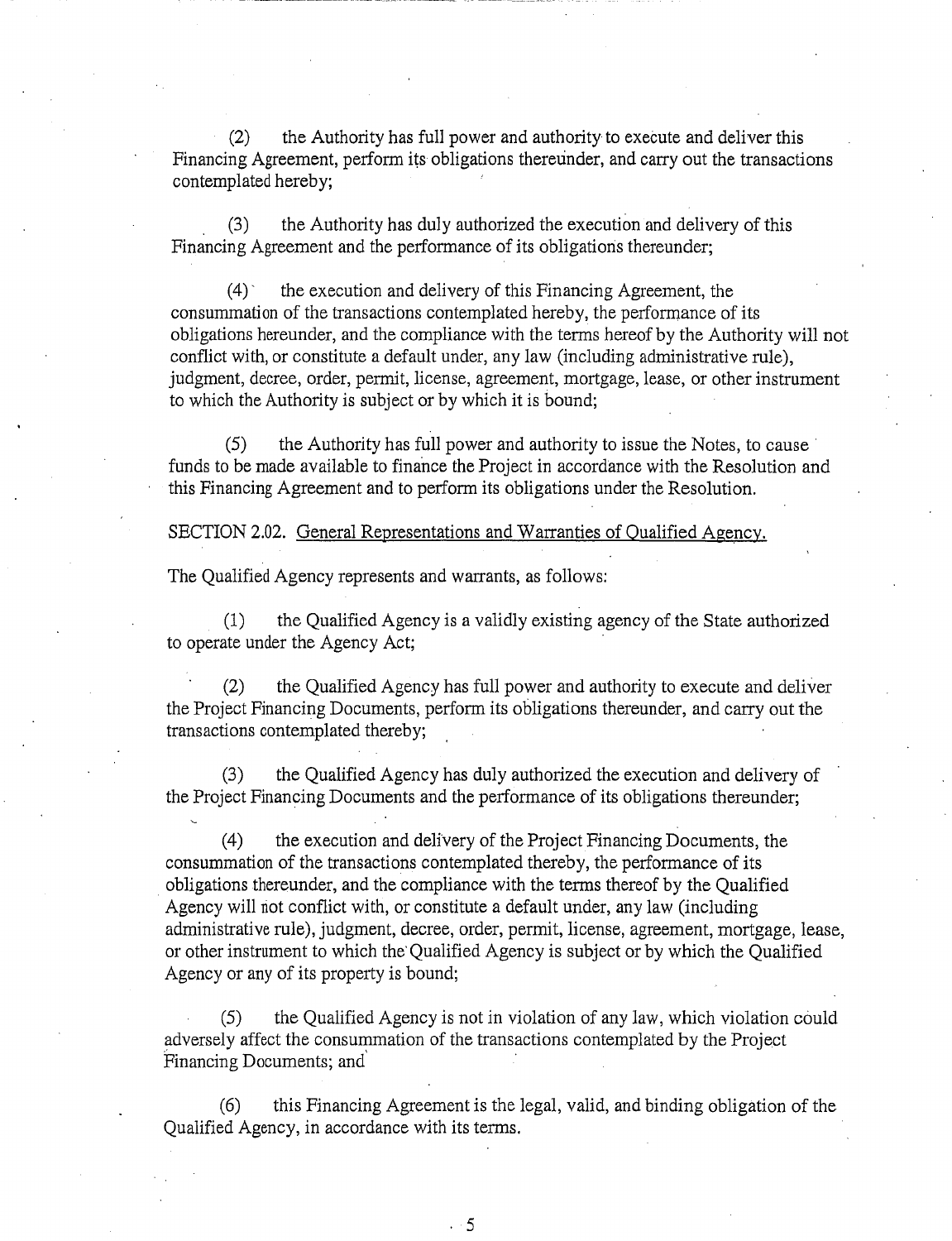## **ARTICLE III**

## **THE PROJECT**

#### SECTION 3.01. Authorization for Project.

(a) The Qualified Agency represents that the Project has been authorized by the Legislature in the Appropriation Act or other act, and that all of the Project Costs to be paid with proceeds of the Notes will be incurred for the acquisition, construction, equipping, major repair, or renovation of facilities and will otherwise be lawful expenditures of the Qualified Agency.

(b) The Qualified Agency represents that the description of each Project Component set forth in Exhibit A to this Financing Agreement is accurate.

#### SECTION 3.02. Plans and Specifications.

(a) The Qualified Agency shall cause the Plans and Specifications to be prepared and shall maintain the Plans and Specifications with its official records.

(b) · The Authority and its authorized agents may inspect the Plans and Specifications at reasonable times.  $\cdot$ 

#### SECTION 3.03. Project Completion Schedule.

(a) As of a Closing Date which relates to funding all or a portion of, among other things, the Project, the Qualified Agency reasonably expects that the Project Completion Amount will be expended within the time periods set forth in Exhibit B hereto. The Qualified Agency represents that it is not aware of any fact or circumstance that could cause the entire Project Completion Amount not to be expended as set forth in the Project Completion Schedule, as amended from time to time.

(b) Promptly upon becoming aware of any circumstances that will result in a deviation from Exhibit B hereto of 10% of the Project Completion Amount or more, the Qualified Agency shall notify the Executive Director of the amount. and nature of such deviation.

(c) Promptly upon becoming aware of any circumstancesthat will result in the expenditure for Project Costs in any "Expenditure Period" (as set forth in Exhibit B hereto) of an aggregate amount that is less than the amount set forth in Exhibit B hereto for such Expenditure Period, the Qualified Agency shall notify the Executive Director of (1) such aggregate expenditure amount, and (2) the reason(s) that such expenditure amount will be less than the amount set forth in Exhibit B hereto.

6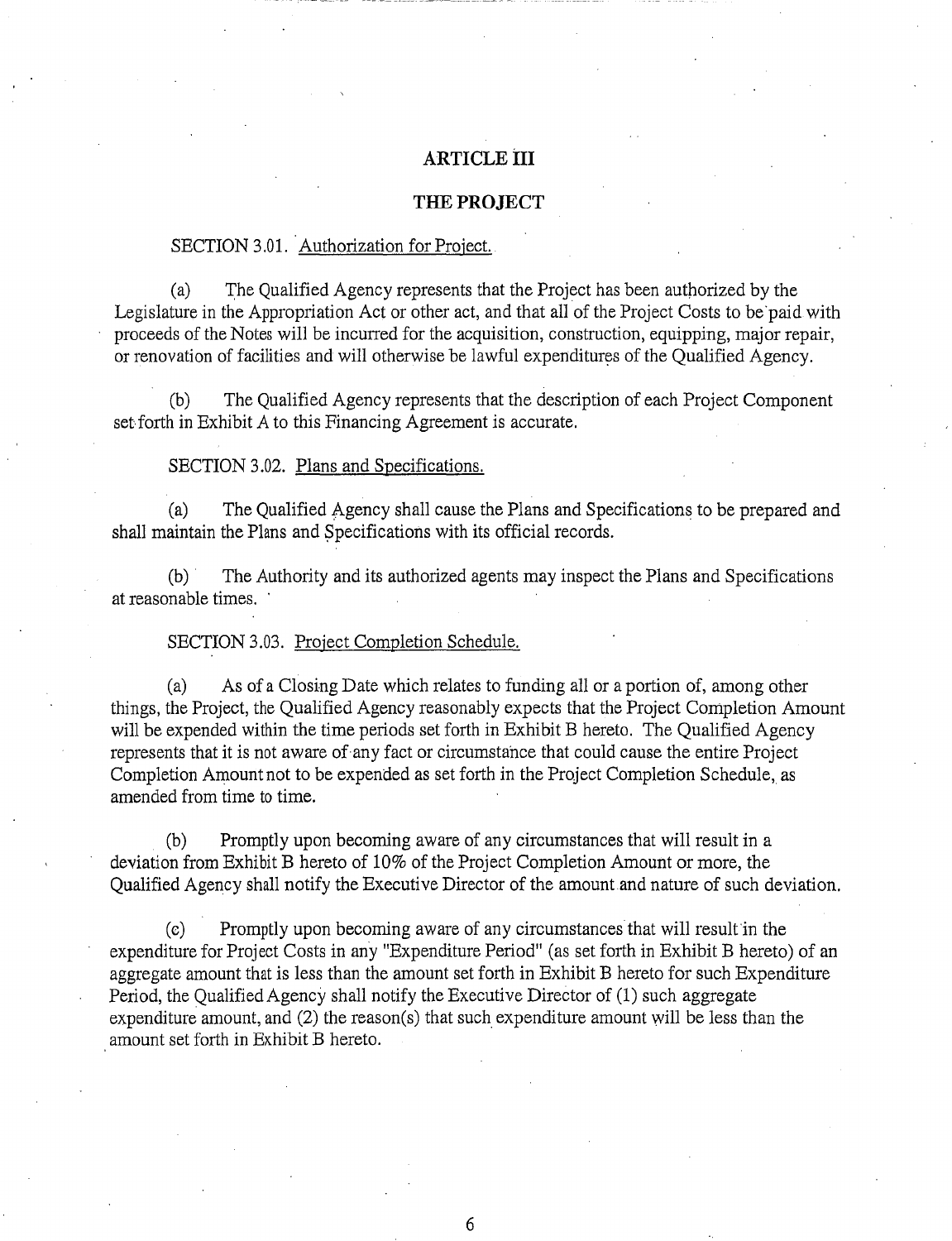## SECTION 3.04. Construction and Acquisition of Project.

(a) The Qualified Agency shall cause the acquisition, construction, equipping, repair; and/or renovation of the Project to be completed with due diligence substantially in accordance with the Plans and Specifications and in a good and workman-like manner.

(b) The Qualified Agency represents that at least 80 percent of the Project Completion Amount will be expended to pay Project Costs constituting expenditures for the construction, reconstruction, or rehabilitation of the Project.

(c) The Qualified Agency may shift its use of proceeds among Project Components to the extent permitted by law so long as such shift of use does not constitute an Event of Taxability. The Authority may obtain or require the Qualified Agency to obtain an opinion of Bond Counsel regarding taxability.

#### SECTION 3.05. Licenses and Permits.

The Qualified Agency represents that it has obtained all necessary licenses, permits, and other governmental approvals necessary to complete the Project, except for those (if any) described in Exhibit C to this Financing Agreement.

SECTION 3 .06. Disbursements of Project Fund.

(a) The Qualified Agency may cause disbursements to be made from the related account of the Project Fund in accordance with contracts for the Project, this Financing Agreement, the Resolution, and the Funds Management. Agreement.

(b) The Qualified Agency acknowledges that the Project Fund may be applied in accordance with the Resolution for purposes other than the payment of Project Costs.

(c) The Qualified Agency acknowledges and agrees that interest earned in funds contained in the related account of the Project Fund may, pursuant to the limitations and subject to the terms set out in the Funds Management Agreement, be used to pay interest payments, if any, on the Notes.

(d) To obtain a disbursement of funds from the related account of the Project Fund for the payment of Project Costs, the Qualified Agency shall submit to the Authority, not later than the Business Day immediately preceding the disbursement date, a properly completed Disbursement Certificate. Subject to Subsection (e) of this section, upon determining that the submitted Disbursement Certificate has been properly completed, the Executive Director shall cause the Comptroller to transfer funds in the Project Fund to the appropriate fund(s) of the Qualified Agency in the amount(s) set forth in the Disbursement Certificate. The Qualified Agency shall apply the funds so transferred to the payment of Project Costs.

(e) Disbursements from the related account of the Project Fund for the payment of Project Costs shall not exceed, in the aggregate, the Project Completion Amount without the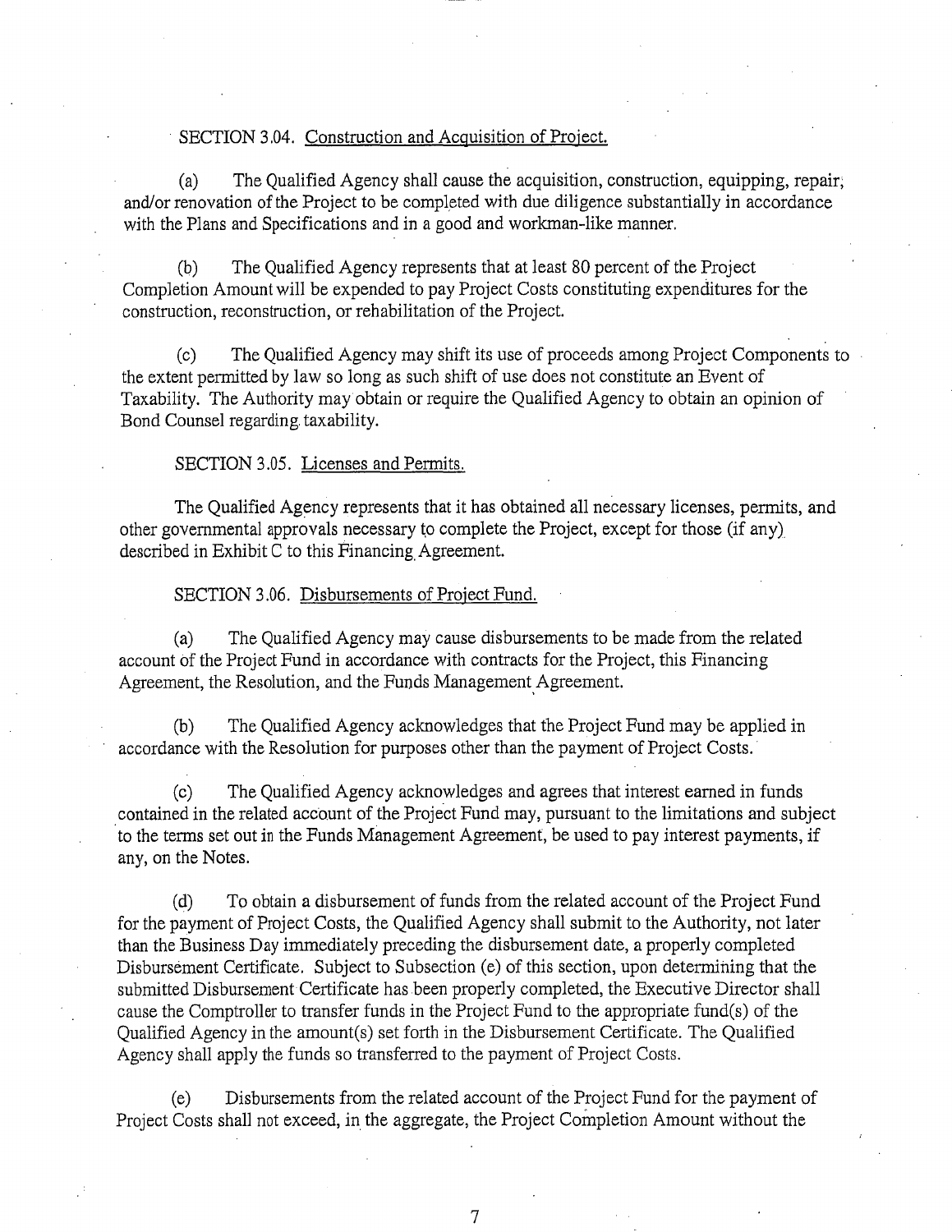prior approval of the Executive Director (which approval shall be based on availability of funds and legal authorization).

(f) Before a disbursement from the related account of the Project Fund may be made with respect to any Project Component in excess of the estimated cost of such component shown on Exhibit A of this Financing Agreement, the Qualified Agency shall give notice to the Executive Director identifying such Project Component and stating the amount of such excess.

(g) In the event that the Authority determines that the Qualified Agency has breached any material representation, warranty, or agreement in this Financing Agreement, the Authority, in its discretion, may suspend further disbursement of the related account of the Project Fund if, in the opinion of the Texas Attorney General (1) such suspension is lawful, and (2) such breach constitutes a breach of this Financing Agreement. Such suspension may commence not sooner than the 30th day after the date of delivery to an Authorized Agency Representative of notice of such suspension, and may continue until such breach is cured or is waived by the Executive Director. If such breach is not cured or waived within 90 days after the date such suspension commenced, the Authority' may apply any remaining funds in the related account of the Project Fund allocated to the payment of Project Costs in the manner permitted by the Resolution and law.

(h) To the extent required by law, the Qualified Agency has submitted a master plan for construction of its facilities and shall periodically revise the master plan in accordance with such law.

## SECTION 3.07. Status Reports.

Not later than the  $15<sup>th</sup>$  day of each month, through the month following the month in which the Project Completion Date occurs, the Qualified Agency shall prepare and deliver to the Executive Director a status report, containing the information set forth in Exhibit E to this Financing Agreement, covering the preceding calendar month. At other times (whether before or after the Project Completion Date), the Qualified Agency shall provide the Executive Director, upon request, with any information available to the Qualified Agency regarding the expenditure of funds disbursed to the Qualified Agency from the related account of the Project Fund or the condition or use of the Project.

## SECTION 3.08. Inspection of Project.

The Authority and its authorized agents, at reasonable times before and after completion of the Project, may enter on and inspect the Project and examine any records of the Qualified Agency relating to the Project.

### SECTION 3.09. Completion of Project.

Upon the completion of the Project (or when no further proceeds of the Notes are to be expended for Project Costs), the Qualified Agency shall deliver to the Executive Director a properly completed Project Completion Certificate. ·

8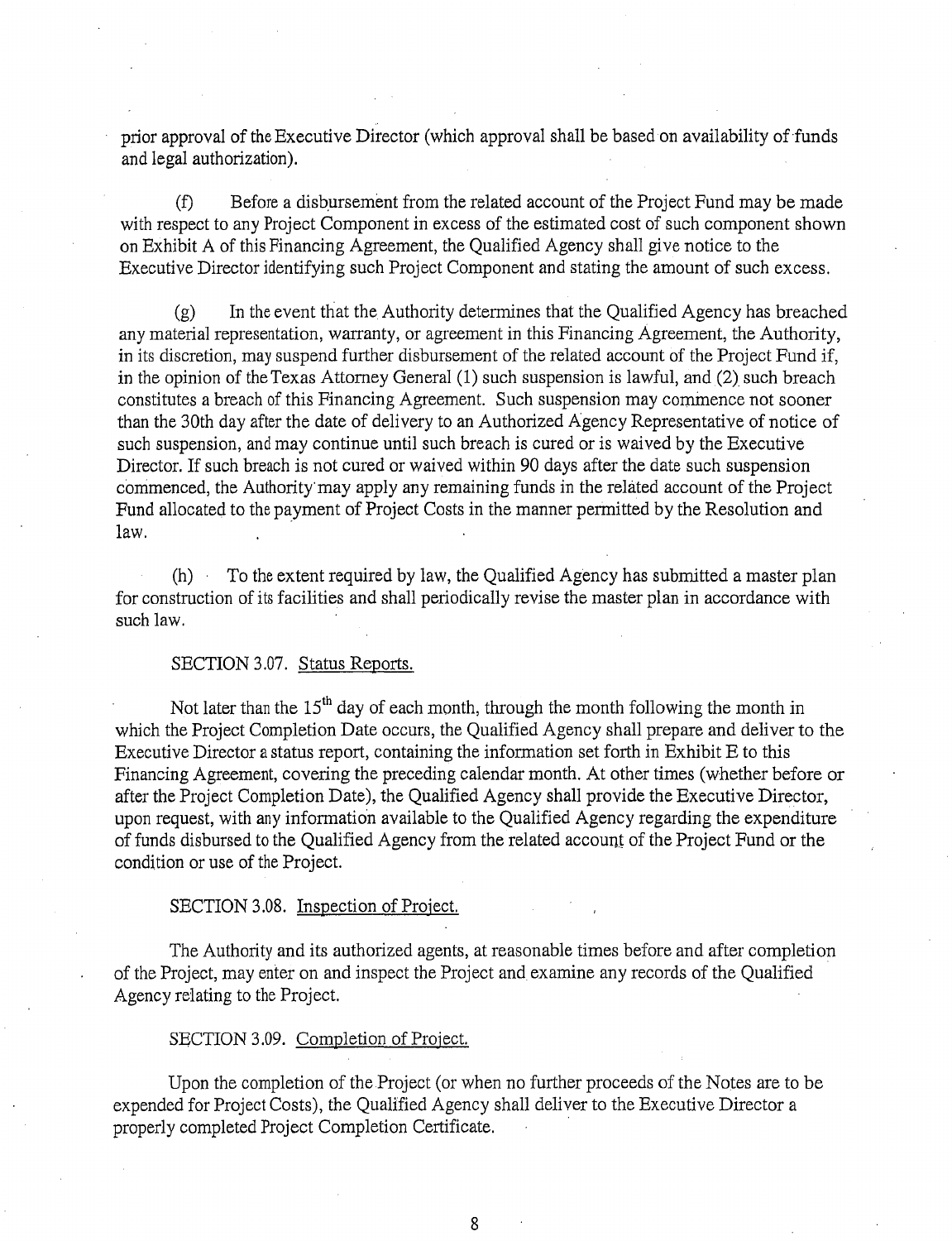#### SECTION 3.10. Use of Project.

(a) The Qualified Agency may use the Project for any lawful purpose so long as such use does not constitute an Event of Taxability.

(b) The Qualified Agency shall not lease any part of the Project to, or permit any part of the Project to be operated or otherwise used by, an entity other than an agency or political subdivision of the State without the prior approval of the Executive Director. No agreement, whether formal or informal, purporting to authorize any such use of a Project (or part thereof) shall be effective unless and until it has been approved by the Executive Director. The Authority shall direct the Executive Director to approve any proposed arrangement for use of the Project . (or a part thereof) by a nongovernmental entity upon obtaining an opinion of Bond Counsel to the effect that such arrangement will not constitute an Event of Taxability.

#### SECTION 3.11. Authority Not Responsible for Project.

(a) The Authority has no responsibility for the acquisition, construction, equipping, repair, or renovation of the Project or for the operation or maintenance of the Project, provided that a contract with an entity other than an agency or political subdivision of the state to manage or operate the Project (or a part thereof) constitutes the "use" of the Project, within the meaning of, and is subject to, SECTION 3.10 hereof.

(b) If the Project Fund is insufficient for the payment of all of the Project Costs, the Authority is not responsible for the payment of any Project Costs that cannot be paid from the Project Fund.

#### SECTION 3.12. Necessity for Project.

The Qualified Agency represents to the Authority that, as of the Closing Date:

(1) the provision of the Project in accordance with the Project Completion Schedule is necessary in order for the Qualified Agency to effectively carry out its lawful duties and functions; and

(2) the Qualified Agency expects that it will use the Project for the purposes for which it is designed for the entire useful economic life of the Project.

9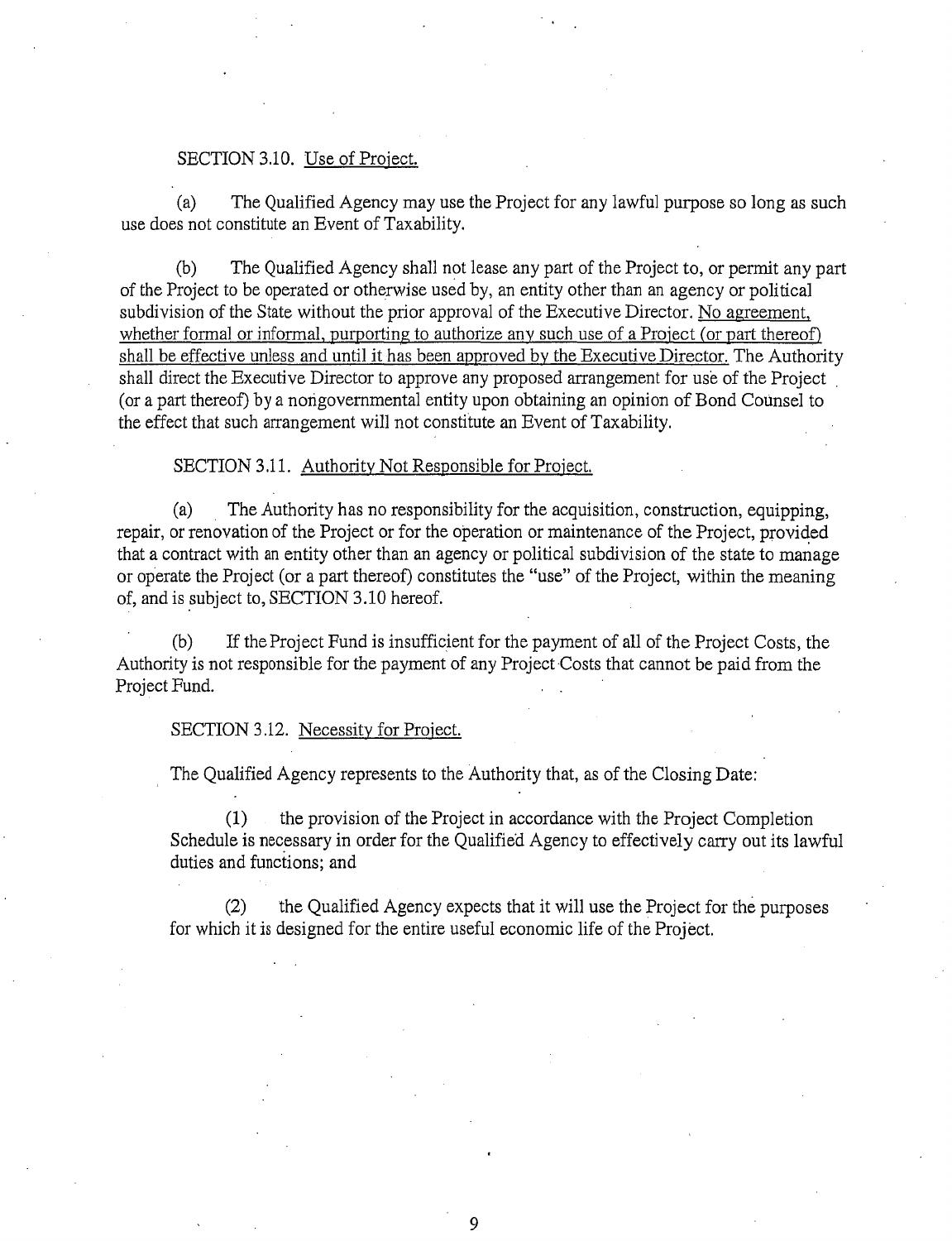# **ARTICLE IV**

## **THE NOTES**

## SECTION 4.01. Issuance of the Notes.

The Authority shall use its best efforts to issue and sell the Notes from time to time in an amount that is sufficient for the Project Completion Amount to be made available in the Project Fund for the payment of the Project Costs.

#### SECTION 4.02. Cooperation by Qualified Agency.

The Qualified Agency shall take the action(s), enter into the agreement(s), provide the certification(s) contemplated by this Financing Agreement, and otherwise cooperate with the Authority and its agents, to effect the lawful issuance and administration of the Notes under this Financing Agreement.

#### SECTION 4.03. Maintaining Tax-Exempt Status of the Notes.

(a) Not to Cause Interest to Become Taxable. The Qualified Agency shall not use, permit the use of, or omit to use Gross Proceeds or any other amounts in a manner which (or take or omit to take any other action which if taken or omitted, respectively), if made or omitted respectively, would cause interest on any Note to be includable in the gross income, as defined in section 61 of the Code, of the owner thereof for federal income tax purposes. The Qualified Agency shall adopt and comply with the provisions of such amendments hereof and supplements hereto as may, in the opinion of nationally recognized bond counsel, be necessary to preserve or perfect such exclusion. Without limiting the generality of the foregoing, the Qualified Agency shall comply with each of the specific covenants in this Section 4.03 at all times prior to the last maturity date of the Notes, whether by stated maturity or earliest redemption, unless and until the Qualified Agency shall have received a written opinion of nationally recognized bond counsel to the effect that failure to comply with such covenant will not adversely affect the excludability of interest on any Note from the gross income of the owner thereof for federal income tax purposes, and thereafter such covenant shall no longer be binding upon the Qualified Agency to the extent described in such opinion, anything in any other part, provision or subsection of this Section 4.03 to the contrary notwithstanding.

(b) No Private Use or Payments. At all times prior to the last maturity date of the · Notes, whether by stated maturity or earlier redemption, the Qualified Agency shall neither

(1) use nor permit the use of Gross Proceeds (or any property acquired, constructed, or improved with Gross Proceeds) in any trade or business carried on by any Person (or in any activity of any Person other than a natural person) other than a state or local government, nor

(2) directly or indirectly impose or accept any charge or other payment for use of Gross Proceeds (or use of any property acquired, constructed, or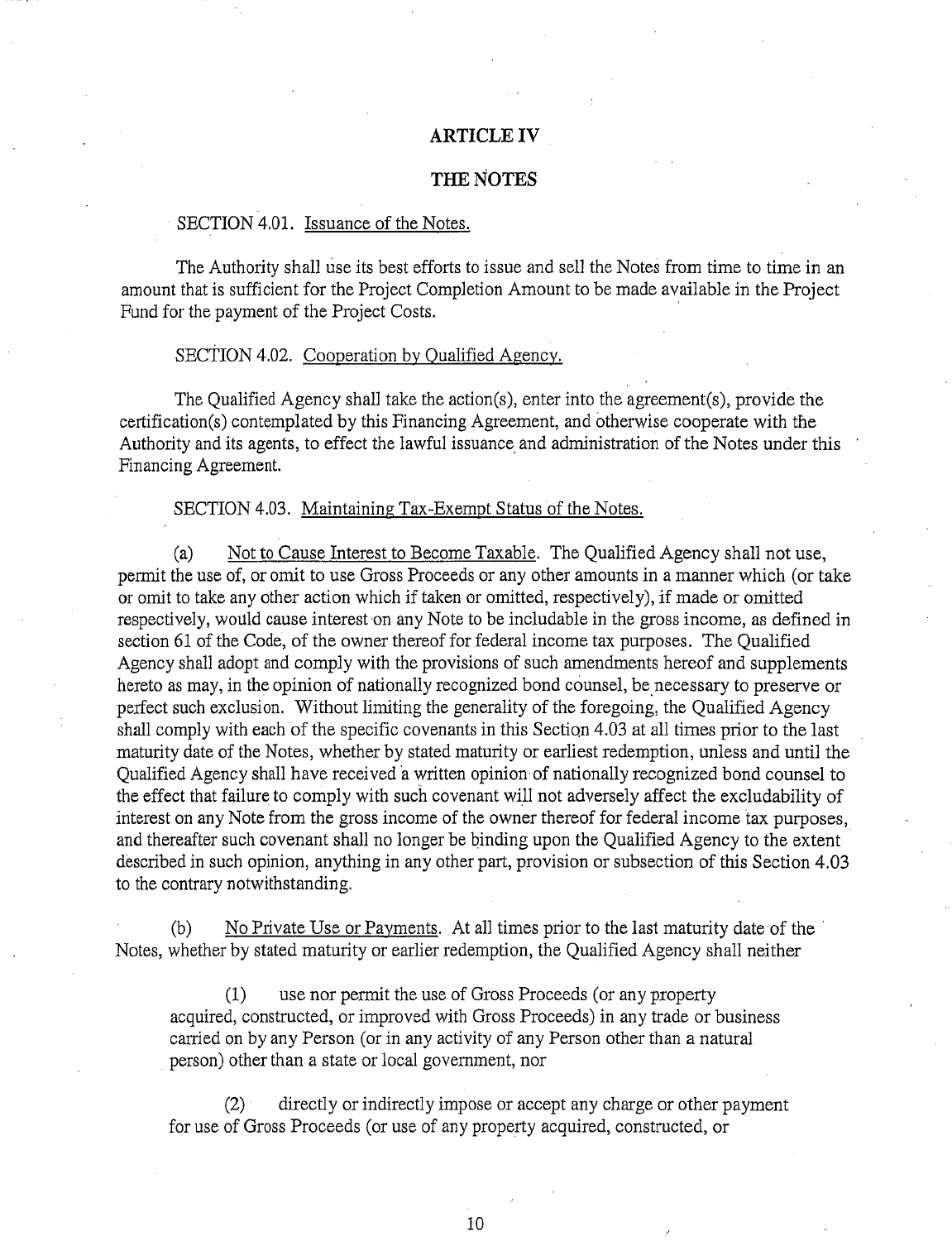improved with Gross Proceeds) in any trade or business carried on by any Person . (or in any activity of any Person other than a natural person) other than a state or local government,

unless either (i) such use is merely as a member (and, except possibly for the amount of use and any corresponding rate adjustment, is extended by the Qualified Agency on the same terms as to all other members) of the general public or (ii) such charge or payment consists of taxes of general application within the Qualified Agency or interest earned on temporary Investments acquired with Gross Proceeds pending application of such Gros.s Proceeds for their intended purposes. For purposes of this Paragraph (b), property is considered to be "used" by a Person if:

(A) Sale or Lease: it is sold or otherwise disposed of, or leased,

to such Person;

(B) Management Contract: it is operated, managed, or otherwise physically employed, utilized, or consumed by such Person, excluding operation or management pursuant to an agreement which meets the conditions described in Internal Revenue Service Regulations 1.141-0 et.seq.

(C) Capacity, Output or Service Commitment: capacity in or output or service from such property is reserved or committed to such Person under a take-or-pay, output, incentive payment, or similar contract or arrangement;

(D) Preferential Service: such property is used to provide service to (or such service is committed to or reserved for) such Person on a basis or terms which (except possibly for the amount of use and any corresponding rate adjustment) are different from the basis or terms on which such service is provided (or committed or reserved) to members of the public generally;

(E) Developer: such Person is a developer and a significant amount of property acquired, constructed, or improved with proceeds from the sale of a series of bonds of which the Notes are a part serves only a limited area substantially all of which is owned by such Person, or a limited group of developers, unless such area is developed and sold to (and occupied by) members of the general public with reasonable speed; or

(F) Other Incidents of Oyvnership: substantial burdens and benefits of ownership of such property are otherwise effectively transferred to such Person.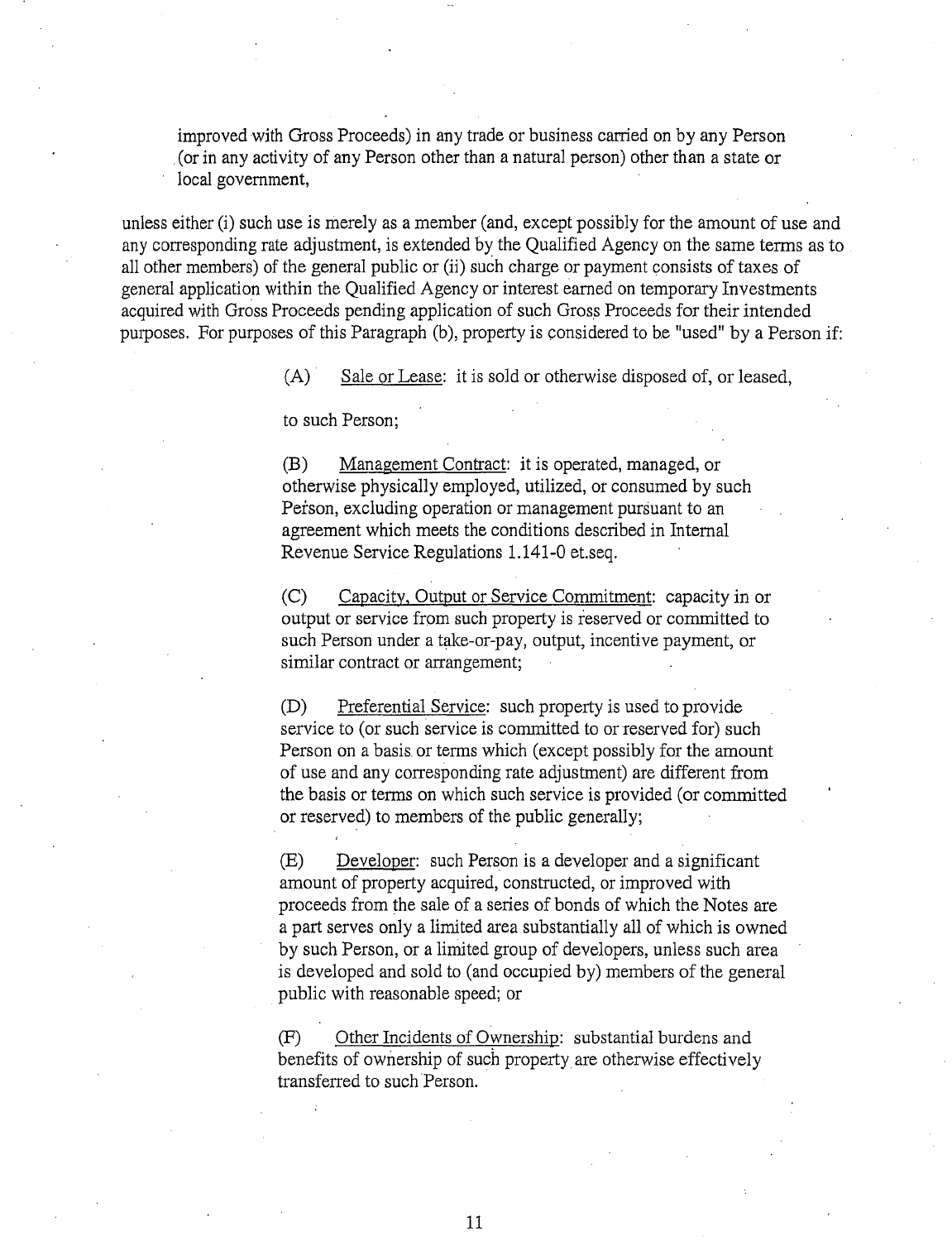but the temporary investment of Gross Proceeds or proceeds of bonds of any series of which the Notes are a part pending application for their intended purposes shall not constitute "use" of Gross Proceeds or such proceeds.

(c) No Private Loan. The Qualified Agency shall not use Gross Proceeds to make or finance loans to any Person other than a state or local government, excluding loans consisting of temporary investments of Gross Proceeds pending application of such Gross Proceeds for their intended purposes. For purposes of this Paragraph (c), Gross Proceeds are considered to be "loaned" to a Person if (i) property acquired, constructed, or improved with Gross Proceeds or with proceeds from the sale of bonds of the series of which a Note is a part is sold or leased to such Person in a transaction which creates a debt for federal income tax purposes, (ii) capacity in or service from such property is committed to such Person under a take-or-pay, output, or similar contract or arrangement, or (iii) indirect benefits, or burdens and benefits of ownership, of Gross Proceeds or such property are otherwise transferred to such Person in a transaction which is the economic equivalent of a loan.

(d) Promptly upon request, the Qualified Agency shall provide the Executive Director *with* any information available to the Qualified Agency relating to the expenditure of the proceeds of the Notes by or on behalf of the Qualified Agency or the use of the Project that could have an adverse effect on the tax-exempt status of the Notes.

(e) The Qualified Agency shall timely take such lawful action as requested by the Executive Director to avoid, remedy, or mitigate the effect of an Event of Taxability.

(f) Notwithstanding anything set forth in this Section 4.03, any use, directly or indirectly, including use resulting from any sales agreement, lease agreement, operating agreement or other agreement by an entity other than an agency or political subdivision of the State, shall require, in accordance with Section 3.10 of this Financing Agreement the prior written approval of the Executive Director, as contemplated by such Section 3.10 of this Financing Agreement.

## SECTION 4.04. Arbitrage Rebate.

(a) The Qualified Agency shall timely take such lawful action as requested by the Executive Director to avoid or mitigate the obligation to make payments to the United States government under section 148(f) of the Code, unless an Authorized Agency Representative certifies to the Authority that the requested action is not practicable.

. (b) If the Qualified Agency fails to cause Note proceeds to be expended within the time periods set forth in the Project Completion Schedule, the Executive Director 'may inquire as to the nature of such failure and the extent to which it is expected to continue.

(c) The Qualified Agency shall use its best efforts to expend all funds necessary to complete its Project within the two-year expenditure period set forth in section  $148(f)(4)(C)$  of the Code as follows: (i) 10 percent of the funds within the 6-month period beginning on the date the Notes are issued; (ii) 45 percent of the funds within the 1-year period beginning on such date;

12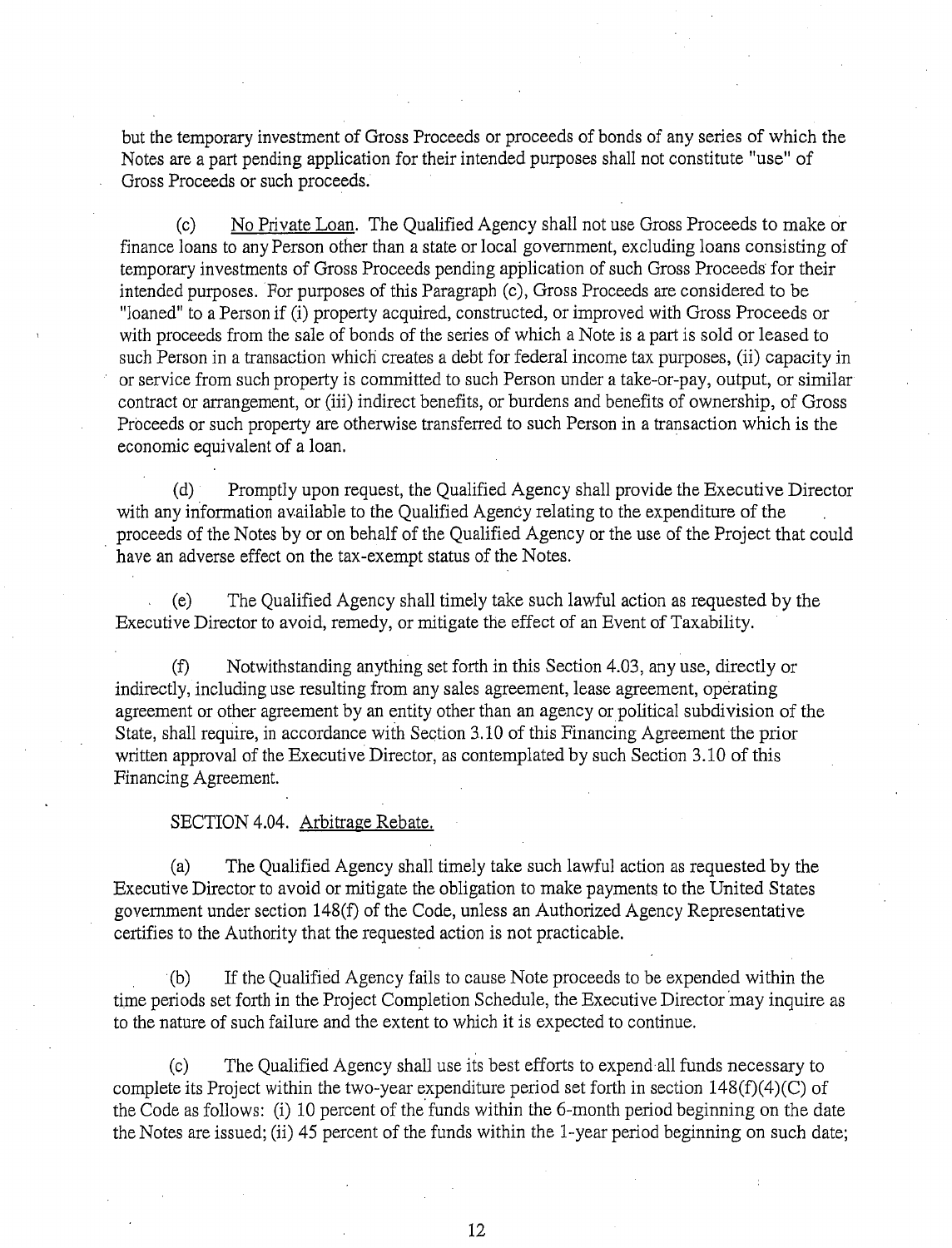(iii) 75 percent of such funds within the 18-month period beginning of such date; and (iv) 100 percent of such funds within the 2-year period beginning on such date. If a portion of the Project Completion Amount will remain unexpended as of the close of the two-year period beginning with the Closing Date (or such other period as specified by the Executive Director), the Qualified Agency, not later than the close of such period, shall notify the Executive Director of the amount of such unexpended funds and the purpose(s) for which such funds are being retained in the Project Fund after such period.

#### SECTION 4.05. Disclosure Documents.

(a) The Qualified Agency shall provide the Authority, promptly upon request, with available information relating to the Qualified. Agency or the Project that the Executive Director determines appropriate for inclusion in the Disclosure Documents. The Qualified Agency authorizes the Authority to include any such information in the Disclosure Documents.

(b) The Qualified Agency shall provide the Authority with certification of an Authorized Agency Representative to the effect that the information contained in the Disclosure Documents provided by the Qualified Agency is accurate and does not omit any information necessary to make the information provided not misleading.

(c) The Qualified Agency authorizes the Authority and any offeree or purchaser of the Notes to rely on the information and certifications provided by the Qualified Agency under this section. The Notes will not be issued unless the information and certifications requested under this section have been provided by the Qualified Agency.

#### **ARTICLEV.**

#### **PARTICULAR AGREEMENTS**

#### SECTION 5.01. Recordkeeping.

The Executive Director shall retain, as official records of the Authority, all Disbursement Certificates, the Project Completion Certificate, and all periodic Project status reports submitted by the Qualified Agency pursuant to this Financing Agreement.

#### SECTION 5.02. Indemnification of Qualified Agency.

The Qualified Agency represents that, subject to applicable law, it intends that each Facility Contract providing for payment of goods or services exceeding \$25,000 will require indemnification of the Qualified Agency. The Qualified Agency will be provided with insurance, a surety bond, or other form of financial assurance, from a financially sound provider, that assures performance under such Facility Contract with respect to such indemnification, unless the Qualified Agency determines that such financial assurance is not necessary or is required in a reduced amount.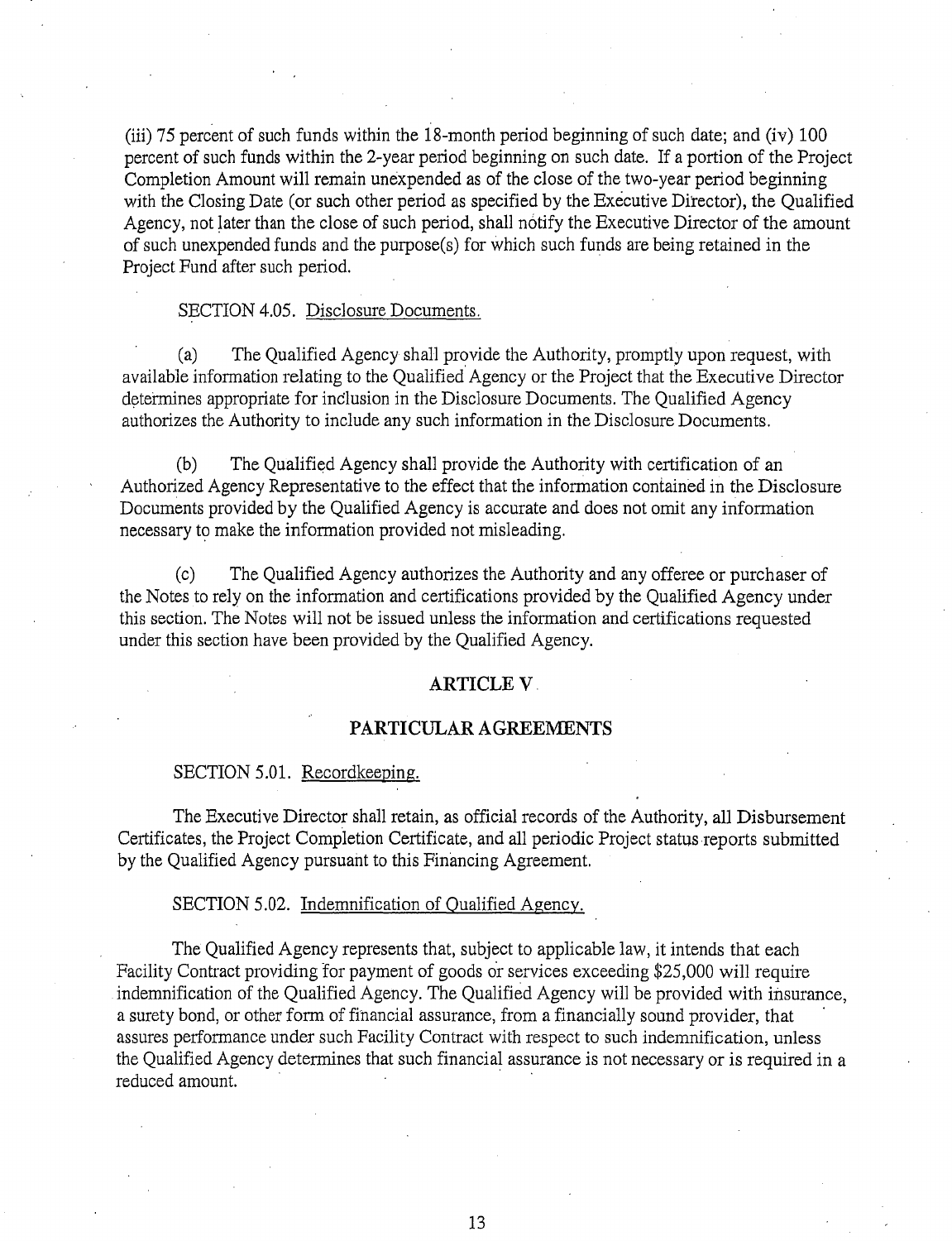## SECTION 5.03. Availability of Other Funding.

As of the Closing Date, the Qualified Agency represents that no funds (other than funds derived from note proceeds) have been appropriated to the Qualified Agency for the biennium in which the Notes are issued for application to the payment of Project Costs that are to be paid with the proceeds of the Notes. It is understood and agreed, however, that the Qualified Agency may apply funds other thari bond proceeds for payment of Project Costs in compliance with applicable law.

# SECTION 5.04. Real Property.

The Qualified Agency represents that, subject to applicable law, it does not intend to acquire real property at a purchase price in excess of \$25,000 unless:

(1) such property is suitable for the Qualified Agency's intended use and has no defect or condition (including, without limitation, pollution or hazardous waste defects) that would jeopardize such use; or

(2) the Qualified Agency determines that, notwithstanding such nonsuitability, defect, or condition (as applicable), such acquisition is appropriate.

# SECTION 5.05. Title Insurance.

The Qualified Agency represents that, subject to applicable law, it does not intend to acquire any real property at a purchase price in excess of \$25,000 unless:

(1) the Qualified Agency's title to such property is insured by title insurance in an amount not less than the purchase price paid by the Qualified Agency, subject to standard printed exceptions, with only those changes thereto normally required by a prudent purchaser; or

(2) the Qualified Agency determines that the acquisition of such real property without such title insurance is appropriate.

## SECTION 5.06. Project Design.

The Qualified Agency represents that the Project has been (or will be) designed to satisfy all of the purposes that the Qualified Agency intends the Project to serve, and that the Qualified Agency has used (or will use) all reasonable efforts to design the Project so that the Project will be provided, and can be operated, at such reasonable cost as is consistent with applicable legal requirements and the sound business judgment of the Qualified Agency.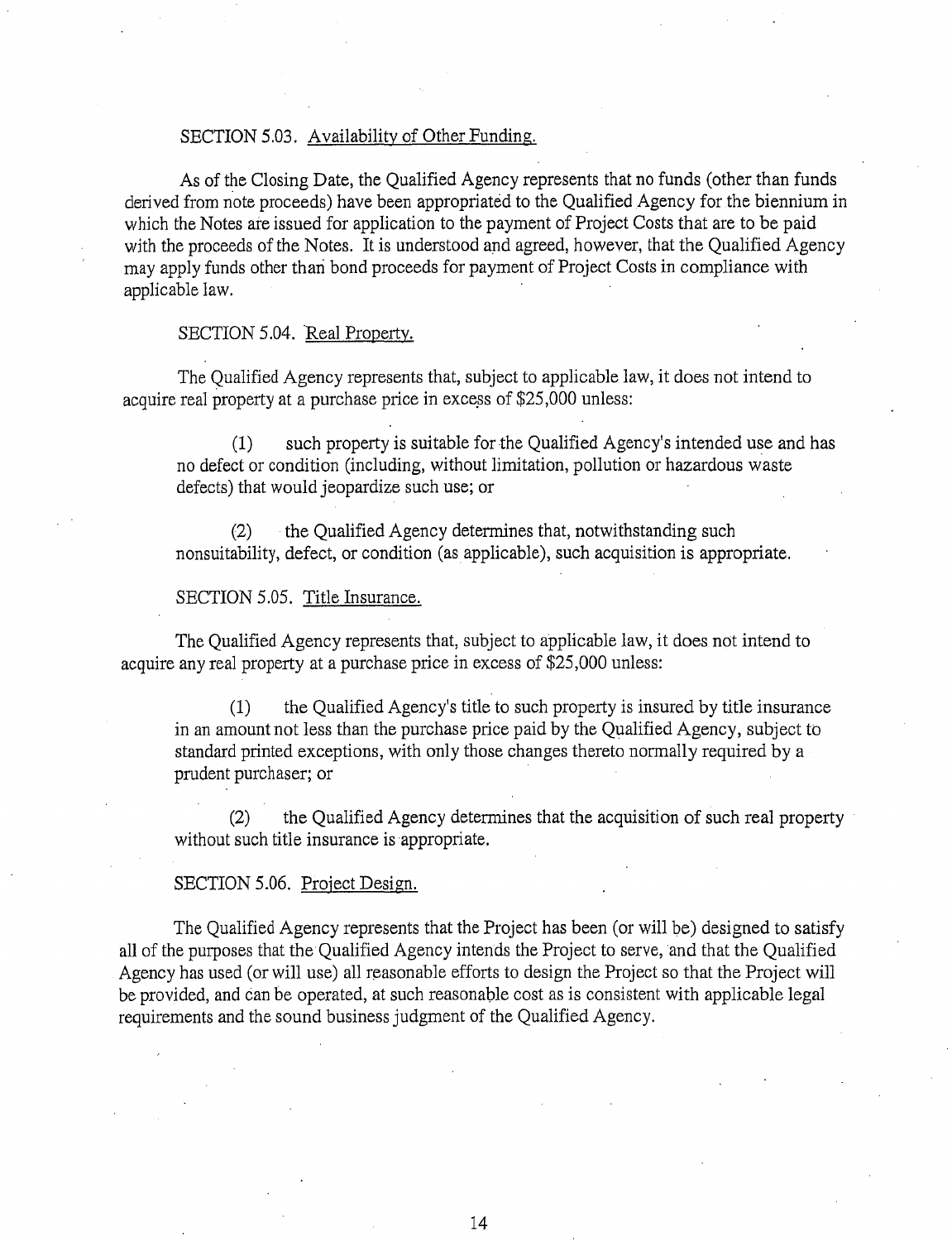#### **ARTICLE VI**

# **MISCELLANEOUS PROVISIONS**

#### SECTION 6.01. Term of Agreement.

This Financing Agreement shall take effect upon its delivery by the parties hereto and shall remain in effect until the Notes have been fully paid or until no more periodic status reports are required from the Qualified Agency under this Financing Agreement, whichever is the later to occur.

#### SECTION 6.02. Amendment.

The Authority and the Qualified Agency, by mutual agreement, may amend this Financing Agreement if, before the amendment takes effect:

(1) the Qualified Agency obtains an opinion of its legal counsel to the effect that such amendment is permitted under the Agency Act and other law governing the Qualified Agency; and

(2) either of the following requirements is satisfied:

(A) the Authority obtains an opinion of Bond Counsel to the effect that such amendment will not constitute an Event of Taxability, violate the Authorizing Law or the Resolution, or adversely affect the rights of the owners of the Notes thereunder, or

(B) the owners of at least a majority in aggregate principal amount of the outstanding Notes affected by such amendment consent thereto.

#### SECTION 6.03. Notices and Other Communications.

(a) Notices, certificates, approvals, and other communications under this Financing Agreement shall be in writing and delivered by United States mail, postage paid, by telex, telegram, or other electronic. transmission, or by express or personal delivery, addressed as follows:

(1) if to the Qualified Agency:

Texas Department of State Health Services 1100 W.  $49^{th}$  St. Austin, Texas 78756

Attention: Chief Financial Officer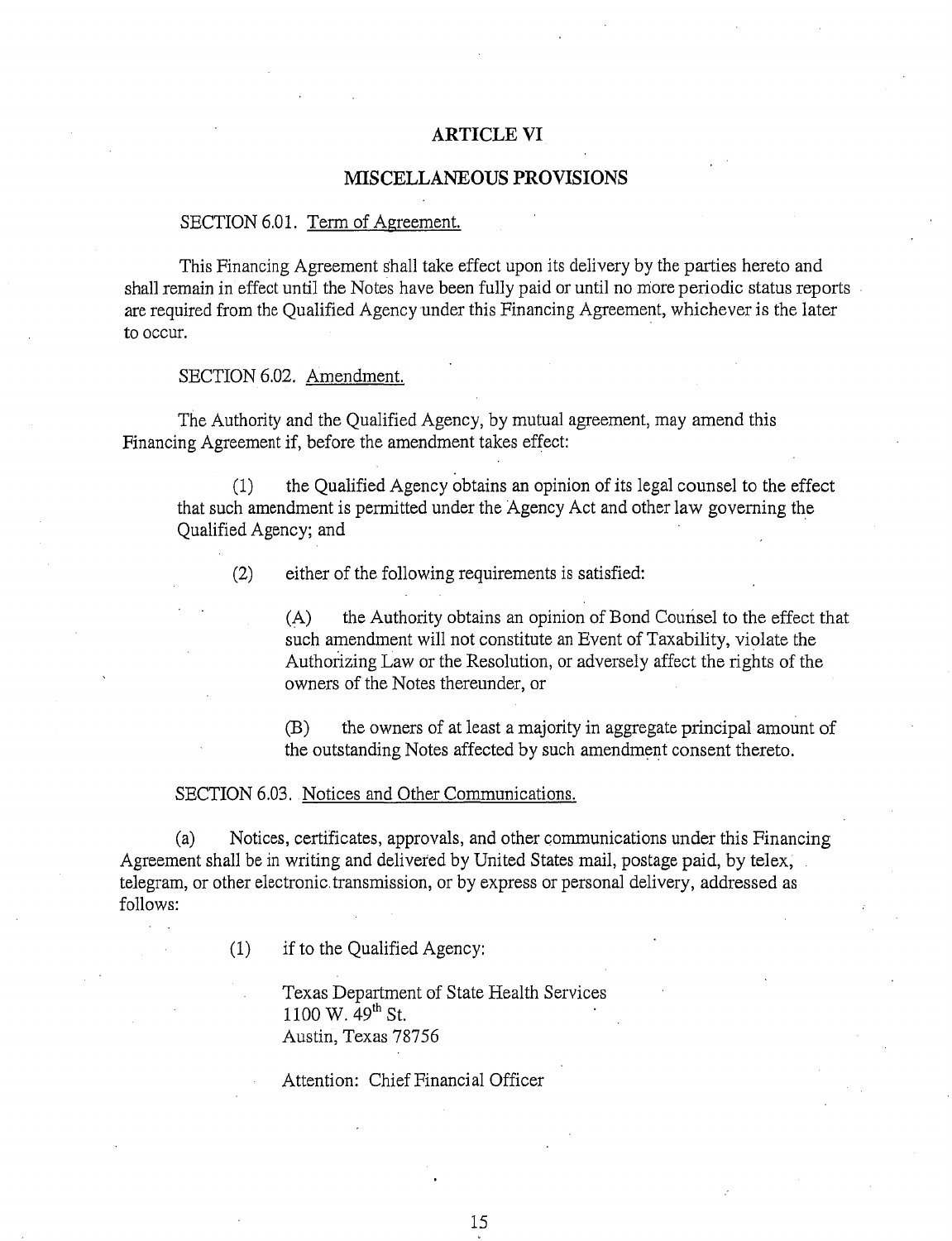(2) if'to the Authority:

Texas Public Finance Authority 300 West 15th Street, Suite 411 Austin, Texas 78701

Attention: Executive Director

(3) if to the Comptroller of Public Accounts:

Comptroller of Public Accounts - Treasury Operations P.O. Box 12608 Capitol Station Austin, Texas 78711

Attention: Director, Cash Management Division

(b) Any such party may designate any additional or different address to· which communications under this Financing Agreement shall be delivered by giving at least five days' advance notice thereof to the affected party.

(c) Any communication delivered by mail in compliance with this section is deemed to have been delivered as of the date of deposit in the mail.

(d) A provision of this Financing Agreement that provides for a different method of giving notice or otherwise conflicts with this section supersedes this section to the extent of the conflict.

#### SECTION 6.04. Exclusive Benefit.

This Financing Agreement shall inure to the exclusive benefit of and be binding on the Authority, the Qualified Agency, and their respective successors.

# SECTION 6.05. Severability.

If any part of this Financing Agreement is ruled unenforceable by a court of competent jurisdiction, this Financing Agreement shall remain operable to the fullest extent possible under the application of such ruling.

SECTION 6.06. Conflict with Memorandum.

In the event of a conflict between this Financing Agreement and the Memorandum, this Financing Agreement shall supersede the Memorandum to the extent of the conflict.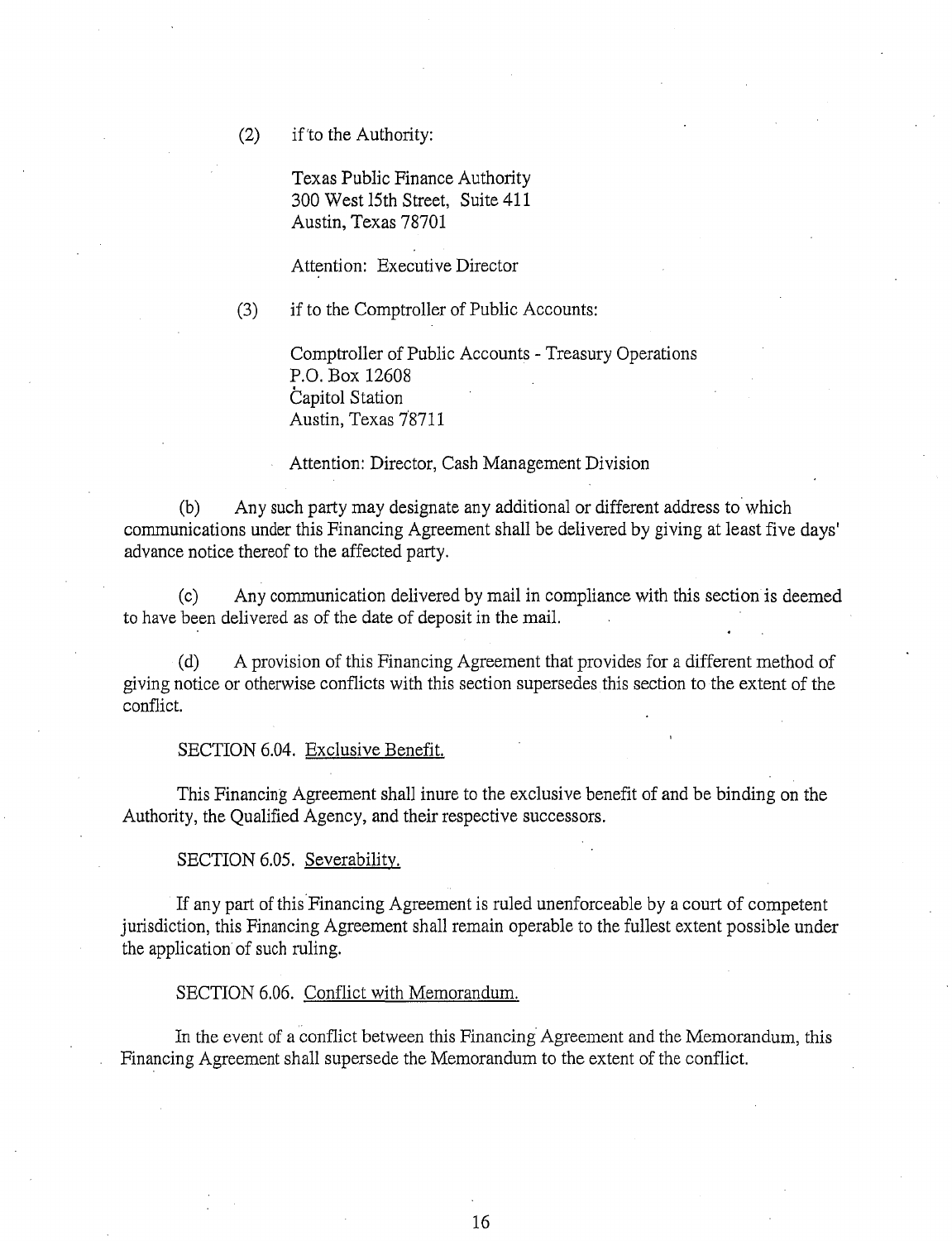# SECTION 6.07. Counterparts.

This Financing Agreement may be executed in multiple counterparts, each of which shall be an original and all of which shall constitute one and the same document.

SECTION 6.08. Governing Law.

This Financing Agreement shall be governed by and construed in accordance with the law of the State of Texas.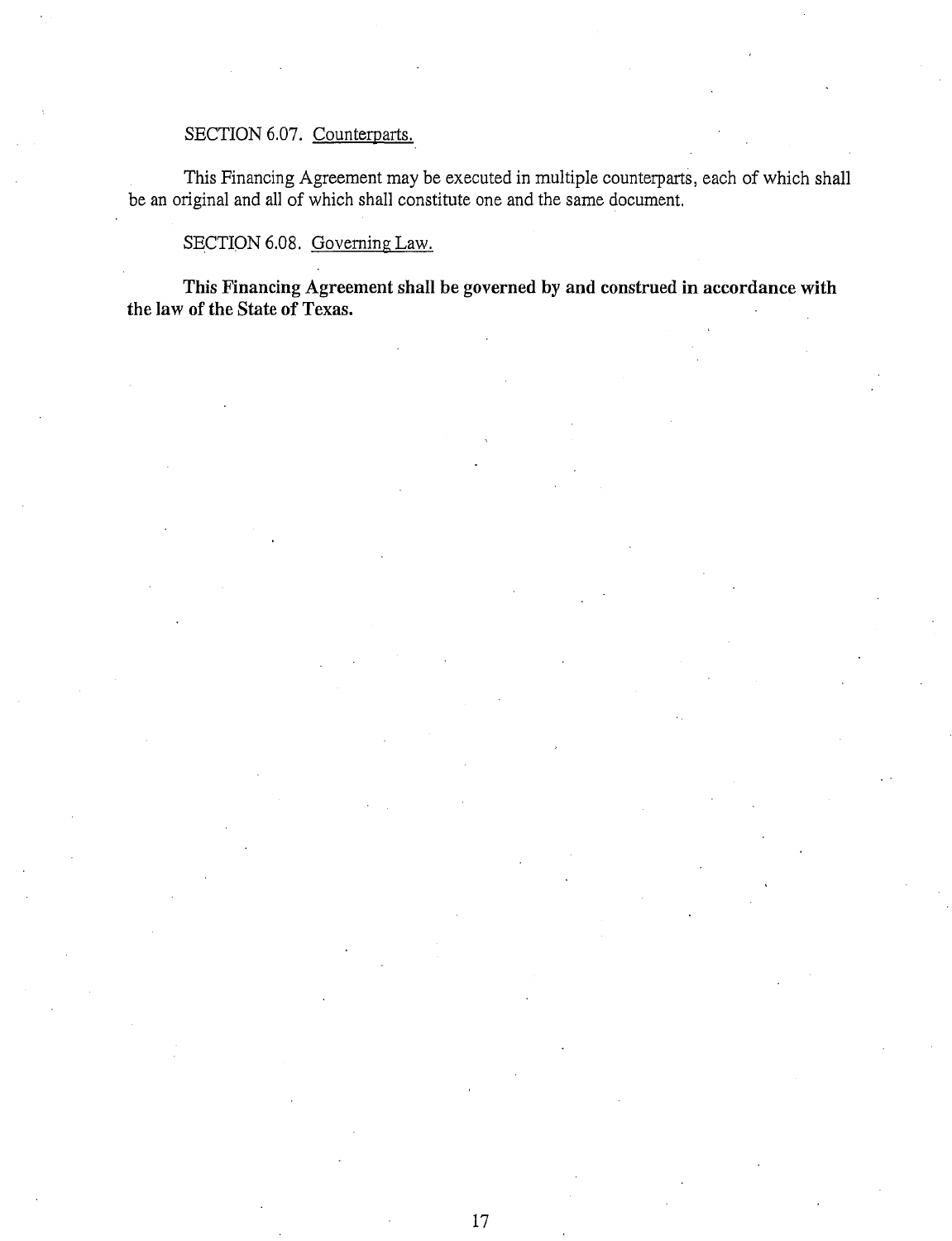IN WITNESS WHEREOF, the-parties have caused this Financing Agreement to be executed by their respective duly authorized officers as of the date first above written.

## TEXAS PUBLIC FINANCE AUTHORITY

By:  $M$  *WULL*  $\leftarrow$  *K*  $\overline{\text{Kimberly K. Edwards}}$ 

Executive Director .

DEPARTMENT OF STATE HEALTH SERVICES<br>By:  $\frac{2\pi}{\sqrt{1.2\frac{L}{L}}}$  Machelle Pharr

Chief Financial Officer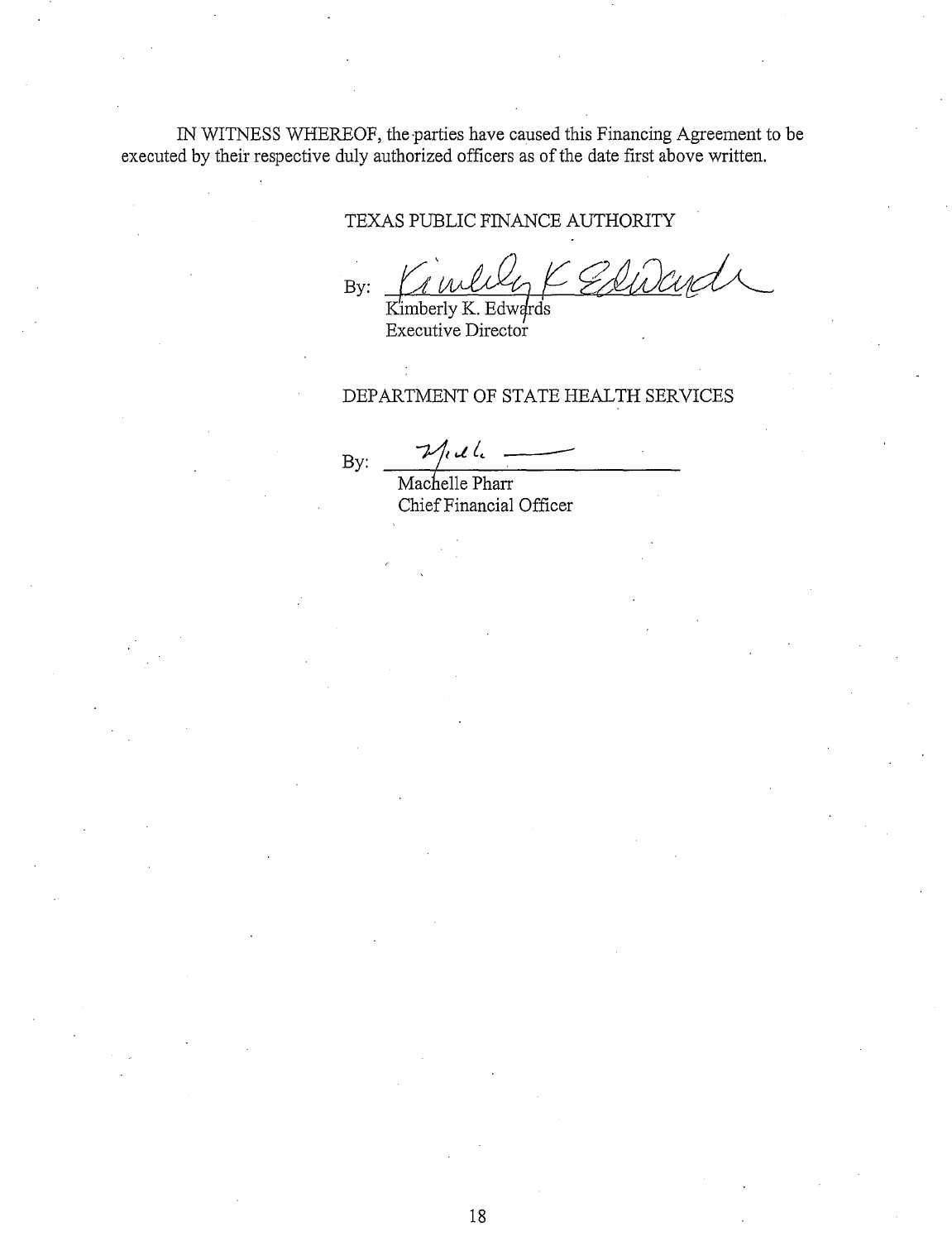# $\operatorname{EXHIBIT}$  A TO THE FINANCING AGREEMENT

# PROJECT DESCRIPTION

| PROJECT COMPONENT                                        | <b>ESTIMATED</b> | <b>ESTIMATED</b>   |
|----------------------------------------------------------|------------------|--------------------|
|                                                          | COST             | <b>USEFUL LIFE</b> |
| <b>Austin State Hospital</b>                             |                  |                    |
| Water Main Repairs                                       | 214,175          | 30 Years           |
| Client Program Renovations                               | 1,571,712        | 30 Years           |
| Roof Repair/Replacement-Multiple Buildings               | 1,099,696        | 20 Years           |
| <b>Big Spring State Hospital</b>                         |                  |                    |
| HVAC Replacement & LSC Improvements -Client Res. Bldgs.  | 2,274,177        | 20 Years           |
| Roof Repair/Replacement - Multiple Buildings             | 1,007,677        | 20 Years           |
| El Paso Psychiatric Center                               |                  |                    |
| Exterior Smoke Evacuation System Damper Replacement      | 43,254           | 20 Years           |
| Kerrville State Hospital                                 |                  |                    |
| Fire Alarm & Exit Light Replacements - Bldgs. 502A & 630 | 276,978          | 20 Years           |
| Sewer Main Replacement                                   | 1,424,007        | 30 Years           |
| Roof Repair/Replacement - Multiple Buildings             | 1,233,052        | 20 Years           |
| <b>North Texas State Hospital (Vernon)</b>               |                  |                    |
| Sewer Main Replacement                                   | 162,397          | 30 Years           |
| Fire Alarm Repair/Replacements - Multiple Buildings      | 166,459          | 20 Years           |
| Flooring Renovations - Client Res. Buildings             | 335,000          | 20 Years           |
| Roof Repair/Replacement - Multiple Buildings             | 575,471          | 20 Years           |
| North Texas State Hospital (Wichita Falls)               |                  |                    |
| HVAC Replacement - Multiple Buildings                    | 1,468,511        | 20 Years           |
| Roof Repair/Replacement - Multiple Buildings             | 850,653          | 20 Years           |
| <b>Rio Grande State Center</b>                           |                  |                    |
| Kitchen, Bathroom & Hot Water System Renovations -       | 243,334          | 30 Years           |
| Bldgs. 502, 508 & 515                                    |                  |                    |
| Roof Repair/Replacement - Multiple Buildings             | 215,748          | 20 Years           |
| <b>Rusk State Hospital</b>                               |                  |                    |
| Bathroom & Flooring Renovations - Client Res. Buildings  | 664,467          | 30 Years           |
| HVAC Replacements - Multiple Buildings                   | 222,037          | 20 Years           |
| Roof Repair/Replacement - Multiple Buildings             | 1,436,955        | 20 Years           |
| San Antonio State Hospital                               |                  |                    |
| Fire Alarm Replacement - Multiple Buildings              | 422,237          | 20 Years           |
| Central Boiler Deariator Tank Replacement - Building 534 | 232,729          | 30 Years           |
| Water Main Replacement                                   | 1,450,344        | 30 Years           |
| Roof Repair/Replacement - Multiple Buildings             | 346,703          | 20 Years           |
| <b>Terrell State Hospital</b>                            |                  |                    |
| Fire Sprinkler, Fire Alarm & Other LSC Improvements -    | 606,424          | 30 Years           |
| Multiple Buildings                                       |                  |                    |
| Site Plumbing & Electrical Repairs                       | 187,025          | 30 years           |
| Roof Repair/Replacement - Multiple Bldgs.                | 653,908          | 20 Years           |
| <b>Waco Center for Youth</b>                             |                  |                    |
| Client Program Renovations & Addition                    | 1,909,736        | 30 Years           |
| Roof Repair/Replacement - Multiple Bldgs.                | 636,134          | 20 Years           |
| <b>Grand Total</b>                                       | 21,931,000       |                    |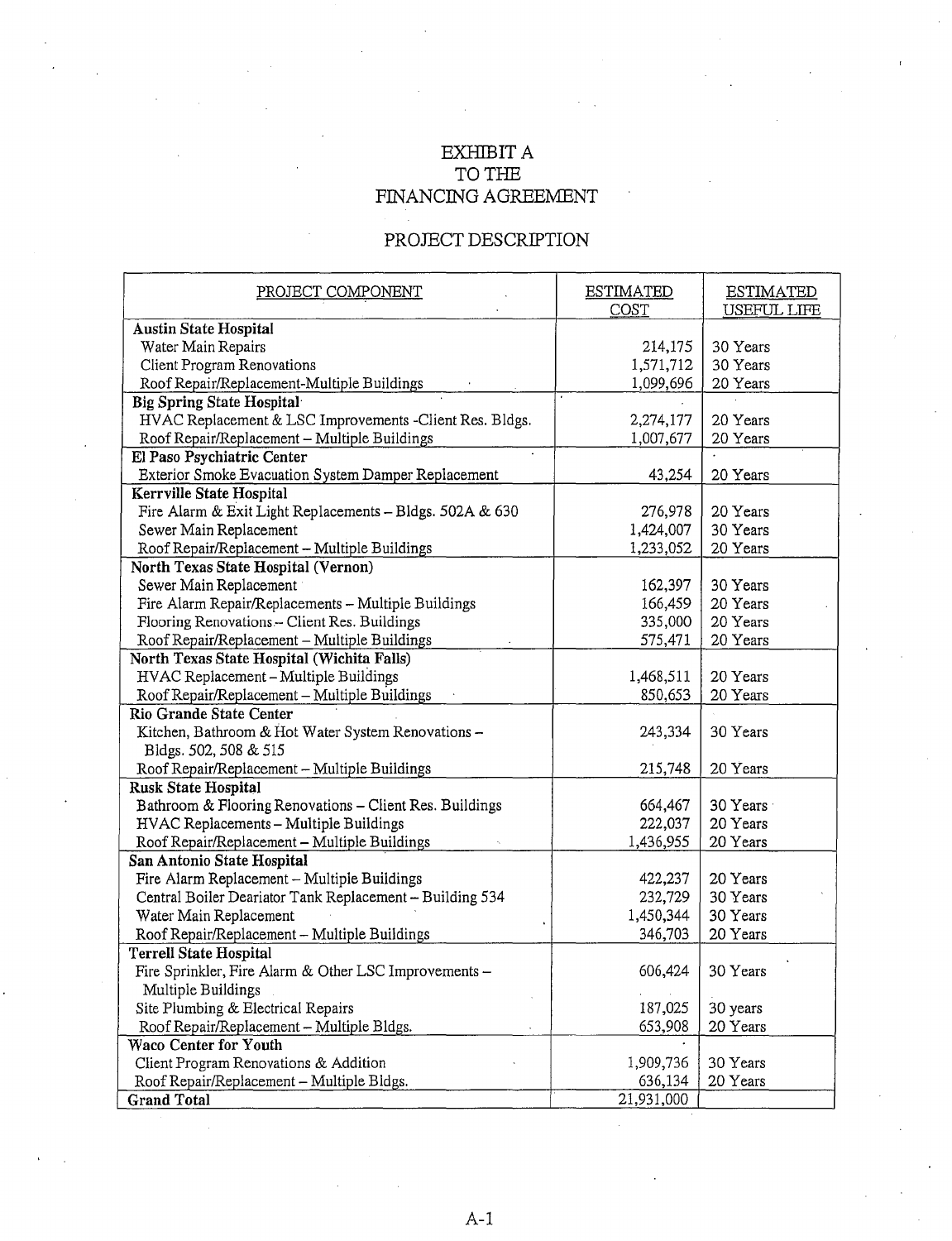# EXHIBIT B TO THE FINANCING AGREEMENT

# PROJECT COMPLETION SCHEDULE

| EXPENDITURE<br>PERIOD     | PROJECTED<br>PROJECT<br><b>EXPENDITURES</b><br><b>EACH PERIOD</b> |
|---------------------------|-------------------------------------------------------------------|
| February 2006-July 2006   | \$2,401,859                                                       |
| August 2006-January 2007  | \$5,629,622                                                       |
| February 2007-July 2007   | \$8,707,035                                                       |
| August 2007-January 2008  | \$3,200,357                                                       |
| February 2008-July 2008   | \$1,779,384                                                       |
| August-September 2008     | \$212,743                                                         |
| Project Completion Amount | \$21,931,000                                                      |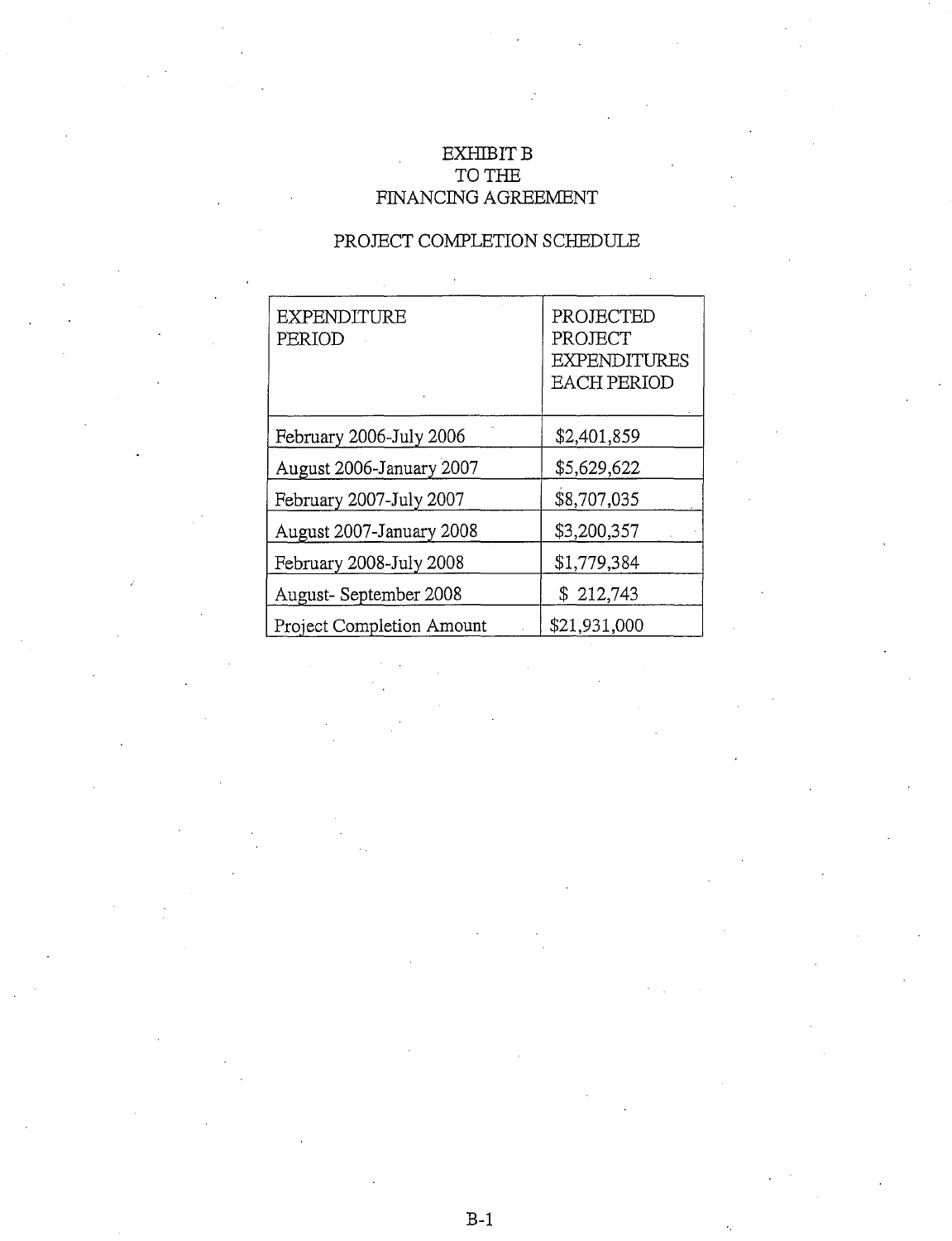# EXHIBITC to the Financing Agreement

# Governmental Project Approvals

As of the Closing Date, the following licenses, permits, and other governmental approvals necessary to complete the Project have not been obtained *[describe each such approval.( e.g., utility easement), stating for each* (!) *the identitj of the Project facility (or*  facilities) for which such approval is required, (2) the primary requirements necessary to obtain *such approval, and (3) the date that such approval is expected to be obtained]:* 

None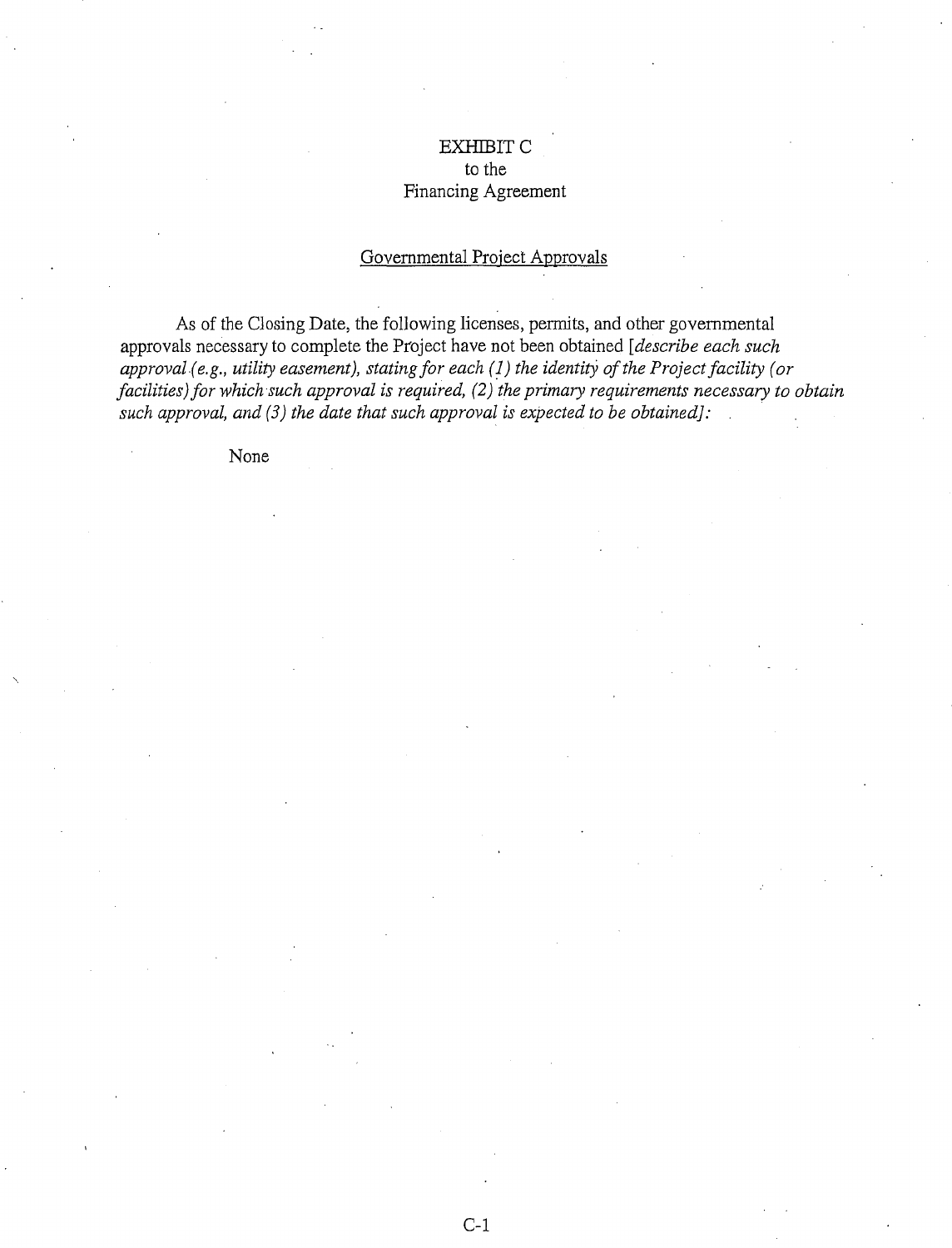# EXHIBITD to the Financing Agreement

#### Form of Disbursement Certificate

#### DISBURSEMENT CERTIFICATE

The undersigned hereby certifies, on behalf of the \_\_\_\_\_\_\_\_\_\_\_\_\_\_\_\_\_ (the "Qualified Agency"), as follows:

(a) The capitalized terms in this Certificate that are not herein defined shall have the meanings defined in the Financing Agreement, dated as of , between the Qualified Agency and the Texas Public Finance Authority.

(b) The Qualified Agency (Agency No. 100, 100) requests a disbursement from the Project Fund to pay Project Costs in the aggregate amount of\$ . The aggregate of all disbursements (including this disbursement) from the Project Fund requested by the Qualified Agency to date is  $$$ 

(c) Except as previously disclosed in writing to the Executive Director, the Qualified Agency is not in breach of any representation, warranty, or agreement in the Financing · Agreement.

(d) The Qualified Agency reasonably expects to submit payment vouchers, in the aggregate amount of the disbursements requested by this Certificate, for the payment of the Project Costs for which disbursement is requested, within **which develops** days after the date of submission of this Certificate to the Authority.

(e) For each item of Project Costs for which a disbursement of funds is requested, state the following information *[attach separate sheet* if *necessary]:* 

|      | Amount of    | Fund  | Approp. | Cost    | Project        | Appropriation |
|------|--------------|-------|---------|---------|----------------|---------------|
| Item | Disbursement | - No. | No.     | Account | Identification | Year          |

IN WITNESS WHEREOF, the undersigned executes this Certificate on the date shown below.

 $\dot{\mathbf{B}}$ y:

Authorized Agency Representative

Date:

 $D-1$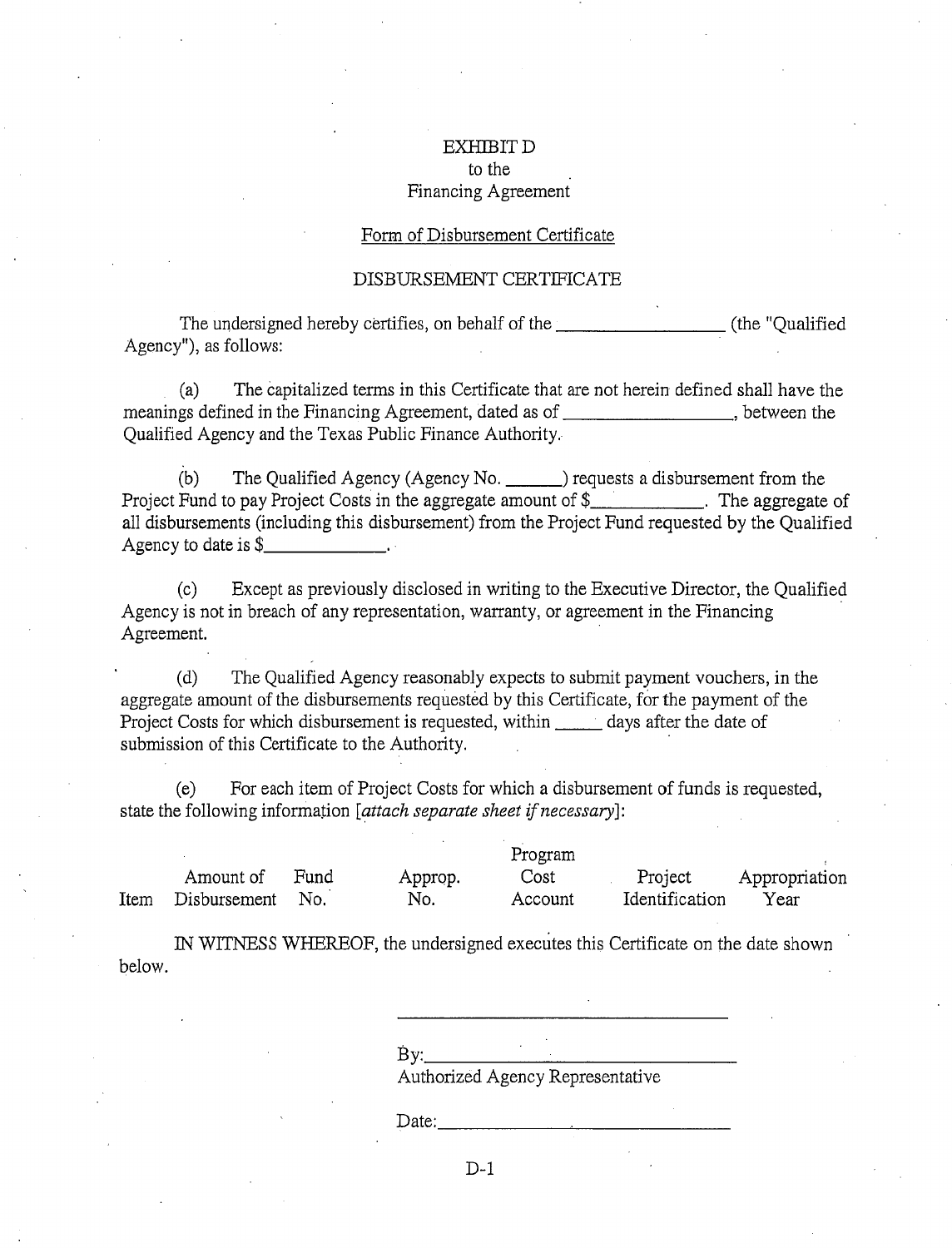# EXHIBIT E to the Financing Agreement

## Monthly Status Report Information

The monthly status report prepared by the Qualified Agency pursuant to this Financing Agreement shall contain the following information with respect to the Project:

- (1) identity of the Project Components (name, ID no., etc.) and the original date on which such Project Components were first financed hereunder;
- (2) fund number(s);
- (3) the budget amount for the Project Components (including adjustments, if any);
- (4) description of work category;
- (5) amount expended for reporting month;
- (6) total amount expended to date;
- (7) amount encumbered;
- (8) available balance;
- (9) percent work complete;
- (10) percent funds expended; and
- (11) narrative identifying any problems (including, without limitation, delays and cost overruns) and indicating whether such problems will substantially alter work schedule or costs.

E-1